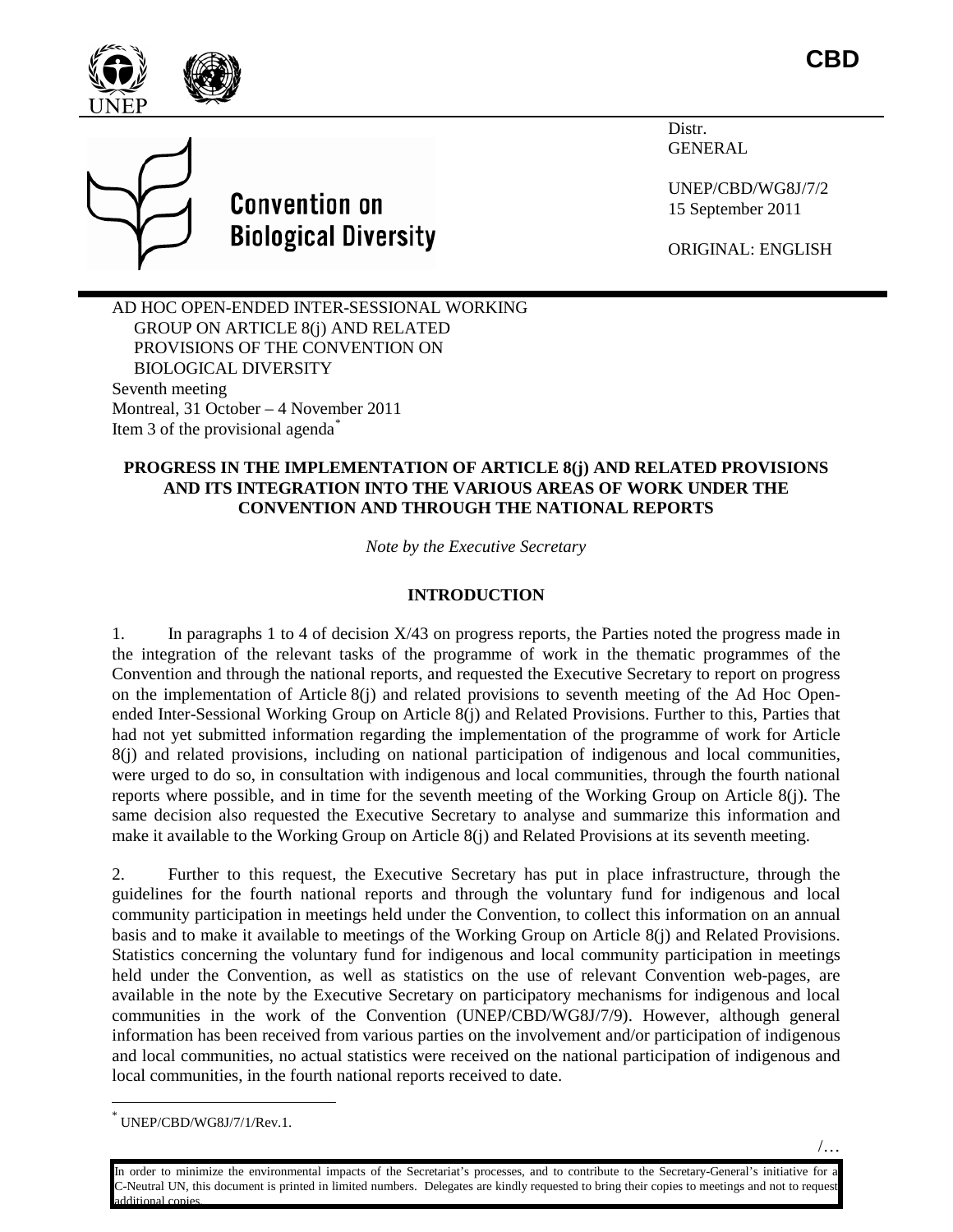3. To assist the Working Group and to avoid duplication, section I includes only thematic areas that have made further advances since the sixth meeting of the Working Group on Article 8(j). Section II reports on progress of the implementation of Article 8(j) and related provisions based on a comprehensive analysis of [1](#page-1-0)67 of the fourth national reports.<sup>1</sup> Section III of this document contains a draft recommendation for the consideration of the Working Group. No views were received regarding this agenda item and therefore no compilation is available.

# **I. THEMATIC AREAS**

### *A. Introduction*

4. It should be noted that related provisions such as Article 10(c) and paragraph 2 of Article 17, are taken up not through distinct programmes of work but through integration into the many thematic programmes and cross-cutting issues examined below. Hence consideration also includes such products as the Addis Ababa Principles and Guidelines on Sustainable Use, the Akwé: Kon Guidelines and others, as their implementation by Parties are directly relevant to the implementation of these articles.

# *B. Access to genetic resources and the equitable sharing of benefits arising from their utilization*

5. A major accomplishment of the tenth meeting of the Conference of the Parties to the Convention on Biological Diversity was the adoption of the Nagoya Protocol on Access to Genetic Resources and the Fair and Equitable Sharing of Benefits Arising from their Utilization.

6. The Protocol provides a transparent legal framework for the effective implementation of one of the three objectives of the Convention on Biological Diversity: the fair and equitable sharing of benefits arising out of the utilization of genetic resources, and it will enter into force 90 days after the fiftieth instrument of ratification.

7. At the core of the Protocol are obligations related to access to genetic resources, to the fair and equitable sharing of benefits arising out of genetic resources as well as to compliance with national access and benefit-sharing (ABS) legislation and mutually agreed terms. The Protocol contains important developments for indigenous and local communities. It addresses traditional knowledge associated with genetic resources held by indigenous and local communities as well as genetic resources that are held by indigenous and local communities, where the rights of these communities over these resources have been recognized.

8. The preamble to the Protocol provides a context for the interpretation of the text of the Protocol. It contains seven paragraphs of specific relevance to indigenous peoples and local communities and their traditional knowledge. These paragraphs includes references to Article 8(j), the interrelationship between genetic resources and traditional knowledge and their inseparable nature, the diversity of circumstances in which traditional knowledge is owned or held (including by countries), the identification of the rightful holders of traditional knowledge, the Declaration on the Rights of Indigenous Peoples<sup>[2](#page-1-1)</sup> and the non-extinguishment of existing rights.

9. Contracting Parties are to take measures to ensure that the prior informed consent of indigenous and local communities is obtained in these situations and that there is fair and equitable benefit-sharing

<span id="page-1-0"></span> $<sup>1</sup>$  As of 30 June 2011.</sup>

<span id="page-1-1"></span> $2^2$  General Assembly resolution 61/295, annex.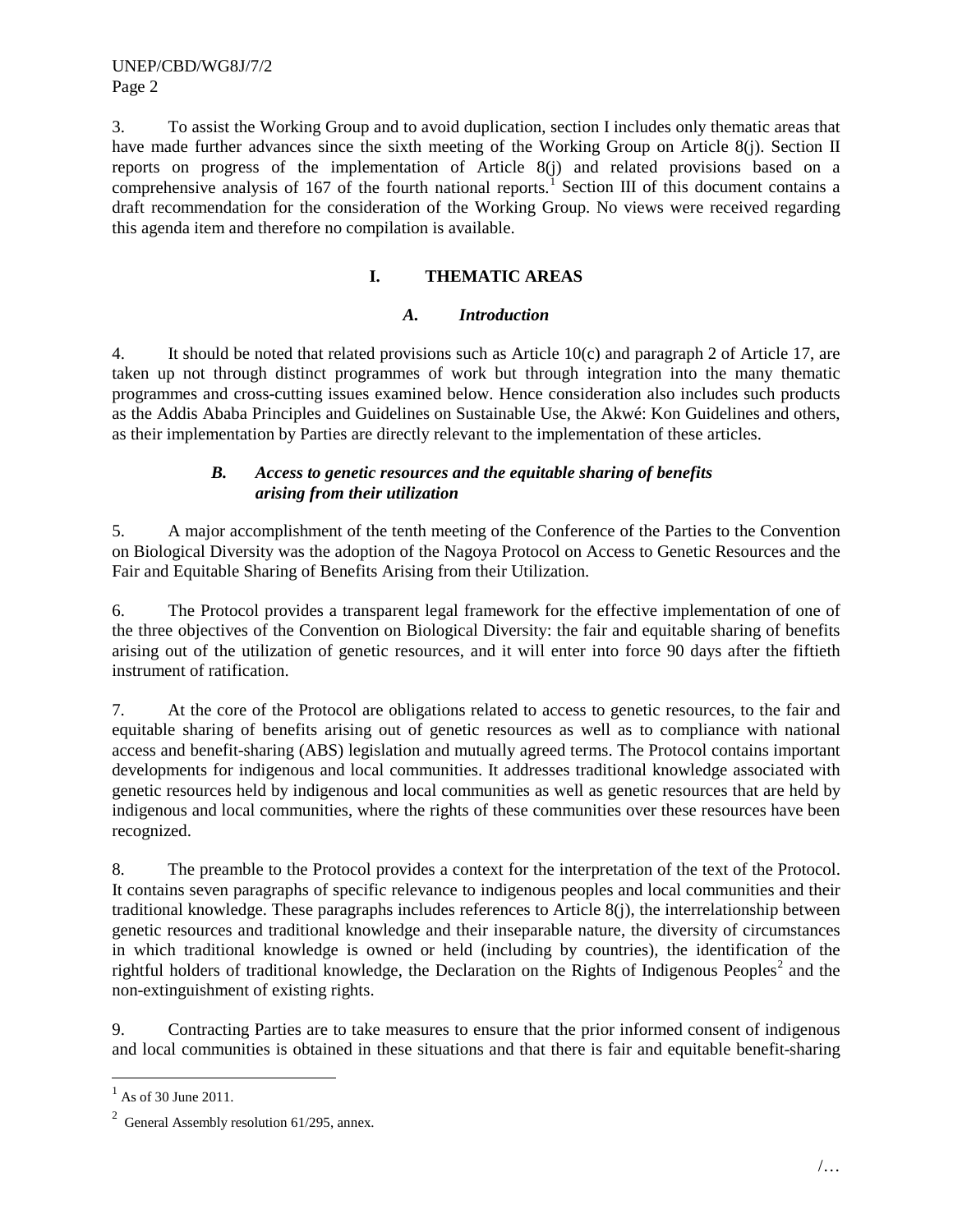arising from the use of traditional knowledge associated with genetic resources as well as from the use of genetic resources in accordance with domestic legislation. It also requires that benefit-sharing is based on mutually agreed terms. In implementing their obligations, Parties have to take into account indigenous and local communities' customary laws, community protocols and procedures, as well as respect the customary use and exchange of genetic resources and associated traditional knowledge.

10. In addition, the Protocol sets out the obligation for Parties to ensure compliance with domestic legislation or regulatory requirements of provider countries related to access and benefit-sharing of traditional knowledge associated with genetic resources.

# *C. Biological diversity of dry and sub-humid lands*

11. Paragraph [3](#page-2-0) of the programme of work<sup>3</sup> on dry and sub-humid lands, states that "implementation" of the programme of work will also build upon the knowledge, innovations and practices of indigenous and local communities consistent with Article 8(j) of the Convention".

12. At its tenth meeting, the Conference of the Parties (COP), in paragraph 2 (a) (ii) of decision X/35, urged Parties and other Governments, where appropriate, to: develop and implement, or revise existing, drought-management plans and early warning systems at all levels, including regional and subregional and basin-level management plans, taking into account the impact of drought and desertification on biodiversity and the role of biodiversity and actions to combat desertification in increasing the resilience of dry and sub-humid lands, seeking to direct biodiversity management for the prevention of desertification, including through the involvement of all stakeholders, particularly women and pastoralists and other indigenous and local communities and, as appropriate, in accordance with traditional community-based strategies, particularly through customary use systems.

13. In the same decision, the Conference of the Parties:

(a) Urged Parties and other Governments, where appropriate, to "integrate issues related to dry and sub-humid lands into relevant national strategies, plans and programmes, in particular, revised national biodiversity strategies and action plans, national action programmes to combat desertification, and national adaptation programmes of action with a view to improving and harmonizing implementation where possible, with the full and effective participation of indigenous and local communities" (para. 2 (b));

(b) Urged Parties and other Governments to establish specific national and regional targets, in accordance with national circumstances and in line with the Strategic Plan for Biodiversity 2011-2020 to assess the implementation of the programme of work on the biodiversity of dry and sub-humid lands under the Convention on Biological Diversity in order to better reflect the particular challenges faced by such ecosystems and the people living in them, particularly indigenous and local communities (para. 4);

(c) Encouraged Parties, other Governments and relevant organizations to make use of the information contained in the note by the Executive Secretary on integration of climate change impacts and response activities within the programme of work on the biodiversity of dry and sub-humid lands,[4](#page-2-1) as well as in decision IX/16, with the full and effective participation of indigenous and local communities, in their future work on integrating climate change into the implementation of the programme of work on the biodiversity of dry and sub-humid lands (para. 7);

<span id="page-2-0"></span> $3$  Decision V/23, annex I.

<span id="page-2-1"></span><sup>4</sup> UNEP/CBD/SBSTTA/14/6/Add.1.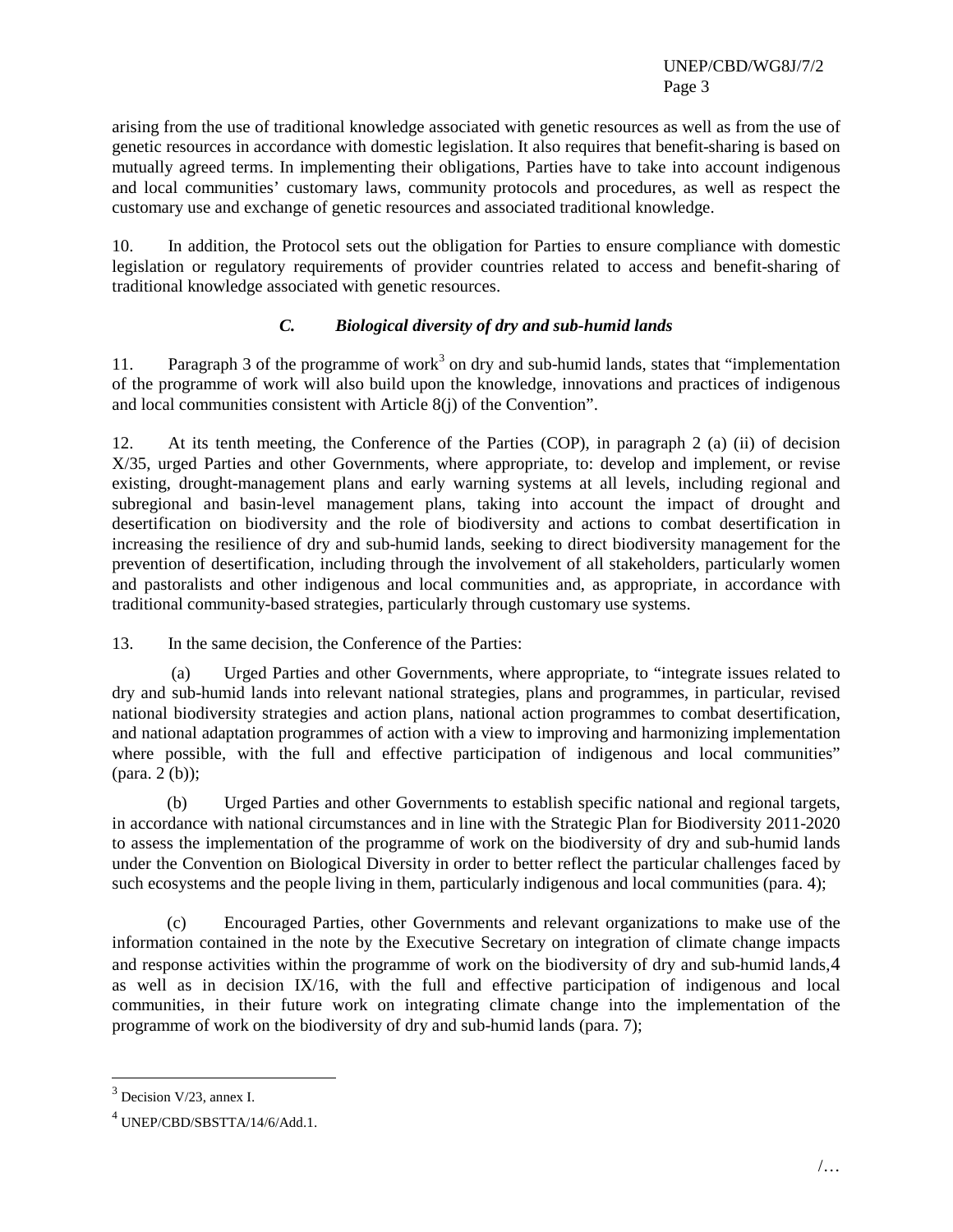(d) Requested the Executive Secretary, in collaboration with the Secretariat of the United Nations Convention to Combat Desertification (UNCCD) and, as far as possible, the Secretariat of the United Nations Framework Convention on Climate Change (UNFCCC), as well as other relevant partners, to publish, subject to the availability of financial resources, a peer-reviewed special CBD Technical Series report on the value of dry and sub-humid lands similar to the Technical Series reports on valuing wetlands and forests, taking into account the role of pastoralists and other indigenous and local communities in the conservation and sustainable use of the biodiversity of dry and sub-humid lands and their associated traditional knowledge with a view to making the report available in time for the second Scientific Conference of the Committee on Science and Technology of the United Nations Convention to Combat Desertification (para. 8 (b));

(e) Requested the Executive Secretary to expand the existing Convention on Biological Diversity database of good practices and lessons learned with regard to linking biodiversity conservation and sustainable use to livelihoods in dry and sub-humid lands, particularly in the case of indigenous and local communities and to coordinate with the Committee on Science and Technology of the United Nations Convention to Combat Desertification efforts to set up a knowledge management system and with other relevant case-study databases including those developed by the Food and Agriculture Organization of the United Nations (para. 9 (a)).

14. In paragraph 10 of the same decision, the Conference of the Parties, noting the guidance on pastoralism contained in the good practice guide on pastoralism, nature conservation and development,<sup>[5](#page-3-0)</sup> further requested the Executive Secretary to identify:

"(a) In collaboration with the Food and Agriculture Organization of the United Nations and the United Nations Convention to Combat Desertification, best practices to address conflicts between biodiversity conservation and sustainable use and pastoralism and agriculture in dry and sub-humid lands, including conflicts related to integrated water management and water shortages specifically where those conflicts impact on the water needs of biodiversity, in order to fill identified gaps in information with the full and effective participation of indigenous and local communities and subject to the availability of financial resources;

"(b) Good-practice examples of the involvement of marginalized groups, defined based on national circumstances, in the implementation of the programme of work on the biodiversity of dry and sub-humid lands, especially nomadic pastoralists and transhumant indigenous peoples."

15. Pursuant to the above requests to the Executive Secretary, a revised joint work programme that includes the activities listed above has been concluded between the secretariats of the United Nations Convention to Combat Desertification and the Convention on Biological Diversity. Work has begun on the collection of relevant background material and the mobilization of funding to complete the compilation and publication. Additional partners have also been engaged for the implementation of these activities including the Food and Agriculture Organization of the United Nations (FAO), the World Initiative for Sustainable Pastoralism (IUCN-WISP) and the Indigenous Peoples of Africa Co-ordinating Committee (IPACC).

# *D. Biodiversity and climate change*

16. At its tenth meeting, the Conference of the Parties, in paragraph 8 (i) of decision X/33, invited Parties and other Governments, according to national circumstances and priorities, as well as relevant

<span id="page-3-0"></span> <sup>5</sup> [https://www.cbd.int/development/doc/cbd-good-practice-guide-pastoralism-booklet-web-en.pdf.](https://www.cbd.int/development/doc/cbd-good-practice-guide-pastoralism-booklet-web-en.pdf)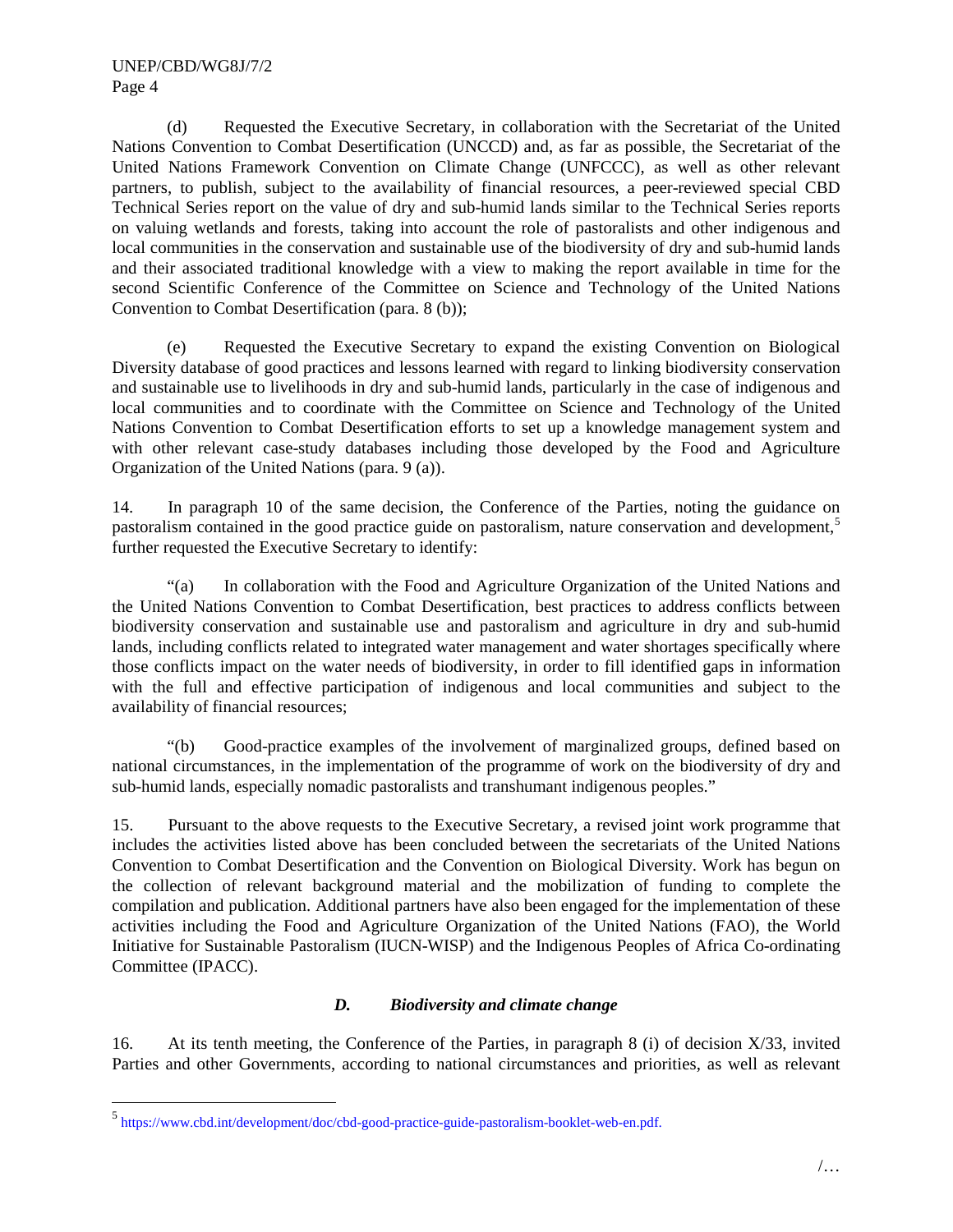organizations and processes, to "recognize the role of indigenous and local community conserved areas in strengthening ecosystem connectivity and resilience across the sea and landscape thereby maintaining essential ecosystem services and supporting biodiversity–based livelihoods in the face of climate change".

17. In the same decision, the Conference of the Parties:

(a) Invited Parties and other Governments to enhance the benefits for, and avoid negative impacts on, biodiversity from reducing emissions from deforestation and forest degradation and the role of conservation, sustainable management of forests and enhancement of forest carbon stocks in developing countries, and other sustainable land management and biodiversity conservation and sustainable-use activities, taking into account the need to ensure the full and effective participation of indigenous and local communities in relevant policy-making and implementation processes, where appropriate; and to consider land ownership and land tenure, in accordance with national legislation (para. 8 (q));

(b) Invited Parties and other Governments, "in planning and implementing effective climate change mitigation and adaptation activities, including renewable energies, take into account impacts on biodiversity and the provision of ecosystem services and avoid the conversion or degradation of areas important for biodiversity through considering traditional knowledge, including the full involvement of indigenous and local communities" (para.  $8 \text{ (v)} \text{ (i)}$ );

(c) Requested the Executive Secretary to "compile and synthesize available scientific information, and views and experiences of indigenous and local communities and other stakeholders, on the possible impacts of geoengineering techniques on biodiversity and associated social, economic and cultural considerations, and options on definitions and understandings of climate-related geoengineering relevant to the Convention on Biological Diversity and make it available for consideration at a meeting of the Subsidiary Body on Scientific, Technical and Technological Advice prior to the eleventh meeting of the Conference of the Parties" (para. (l)). Accordingly, the Secretariat is establishing a liaison group on geoengineering which will include participation by indigenous peoples and local communities. Furthermore, the outputs from the liaison group, prior to being submitted for the consideration of Subsidiary Body on Scientific, Technical and Technological Advice (SBSTTA), will be submitted to Parties as well as indigenous peoples' organizations for peer review;

(d) Invites "the conferences of the parties to the United Nations Framework Convention on Climate Change and the United Nations Convention to Combat Desertification to collaborate with the Convention on Biological Diversity, through the Joint Liaison Group of the three Rio conventions, as appropriate, with a view to exploring the possibility of convening, subject to the availability of financial resources and prior to Rio+20, a joint preparatory meeting between the three Rio conventions, including, if appropriate, the participation of indigenous and local communities, to consider possible joint activities while respecting existing provisions and mandates, and to identify areas for Party-driven collaboration and submit these to the next Conferences of the Parties to each of the three conventions for their consideration" (para. 13 (b) (ii)). This invitation has not yet been taken up by the conferences of the parties of the United Nations Framework Convention on Climate Change or the United Nations Convention to Combat Desertification, so there is no progress to report at this stage.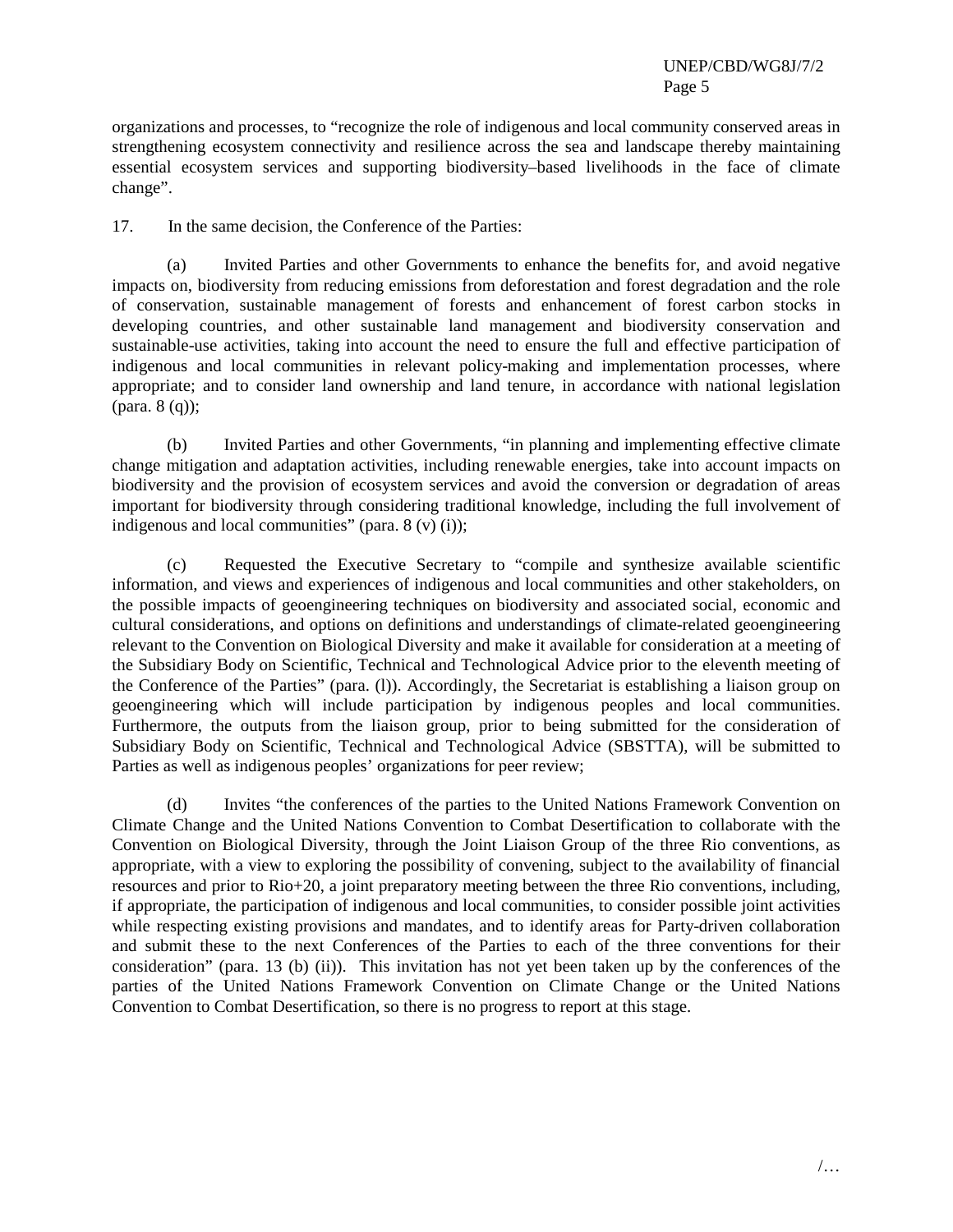### *E. Monitoring, indicators and assessment*

18. The third edition of the Global Biodiversity Outlook,<sup>[6](#page-5-0)</sup> published in May 2010, assessed the achievement of the target of achieving a significant reduction in the rate of biodiversity loss, including progress in the focal area on "protecting traditional knowledge, innovations and practices", the Conference of the Parties agreed to test the indicator on "status and trends of linguistic diversity and numbers of speakers of indigenous languages" and to request the Working Group on Article 8(j) to develop additional indicators. On the basis of ongoing work by the United Nations Educational, Scientific and Cultural Organization (UNESCO) on this indicator, the report concluded that a large number of minority languages are in danger of disappearing, and linguistic diversity is likely declining.

19. The Global Biodiversity Outlook provided the rationale for the Strategic Plan for Biodiversity 2011-2020 which makes reference to the needs of indigenous and local communities for essential services provided by ecosystems (target 14) and calls for respect for the traditional knowledge, innovations and practices of indigenous and local communities relevant for the conservation and sustainable use of biodiversity, and their customary use of biological resources (target 18). Progress towards these targets will be assessed using the indicator on "status and trends of linguistic diversity and numbers of speakers of indigenous languages",<sup>[7](#page-5-1)</sup> as well as indicators adopted on "Status and trends in land-use change and land tenure in the traditional territories of indigenous and local communities"<sup>[8](#page-5-2)</sup> and "Status and trends in the practice of traditional occupations".<sup>[9](#page-5-3)</sup> Additional indicators may be identified, in collaboration with representatives of indigenous and local communities, through the process laid out in decision X/7.

# *F. International Union of Forest Research Organizations (IUFRO) contribution to the progress report for the Working Group on Article 8(j) and Related Provisions*

20. In 2011, the International Union of Forest Research Organizations (IUFRO) Task Force on Traditional Forest Knowledge,<sup>[10](#page-5-4)</sup> to which the Secretariat of the Convention on Biological Diversity is a partner, completed a six-year effort to foster a broader understanding of traditional forest knowledge within the forest science and policy communities, and to critically evaluate the opportunities and limitations for enhanced collaboration with local and indigenous communities. Between 2006 and 2009, the Task Force organized a series of conferences in Europe, Asia, Africa and North America in partnership with numerous collaborating institutions and organizations. Several publications resulting from these meetings have helped to raise the profile of traditional forest-related knowledge within the global forest science community. IUFRO work in this area will be presented during a side-event during the fifteenth meeting of the Subsidiary Body on Scientific, Technical and Technological Advice, to be held in Montreal in November 2011.

21. A synthesis of the Task Force's work, entitled "Traditional Forest-Related Knowledge: Sustaining Communities, Ecosystems and Biocultural Diversity", will be published by Springer later this year with support from The Christensen Fund. This book provides an overview of the history, current status and trends in the development of traditional forest-related knowledge and practices by local and

<span id="page-5-0"></span> <sup>6</sup> Secretariat of the Convention on Biological Diversity, *Global Biodiversity Outlook 3* (Montreal, 2010).

<span id="page-5-1"></span><sup>7</sup> http://www.cbd.int/2010-target/framework/indicators.shtml

<span id="page-5-2"></span> $8$  Decision X/43, para. 14 (a).

<span id="page-5-3"></span> $9$  Decision X/43, para. 14 (b).

<span id="page-5-4"></span><sup>10</sup> See:<http://www.iufro.org/science/task-forces/former-task-forces/traditional-forest-knowledge/>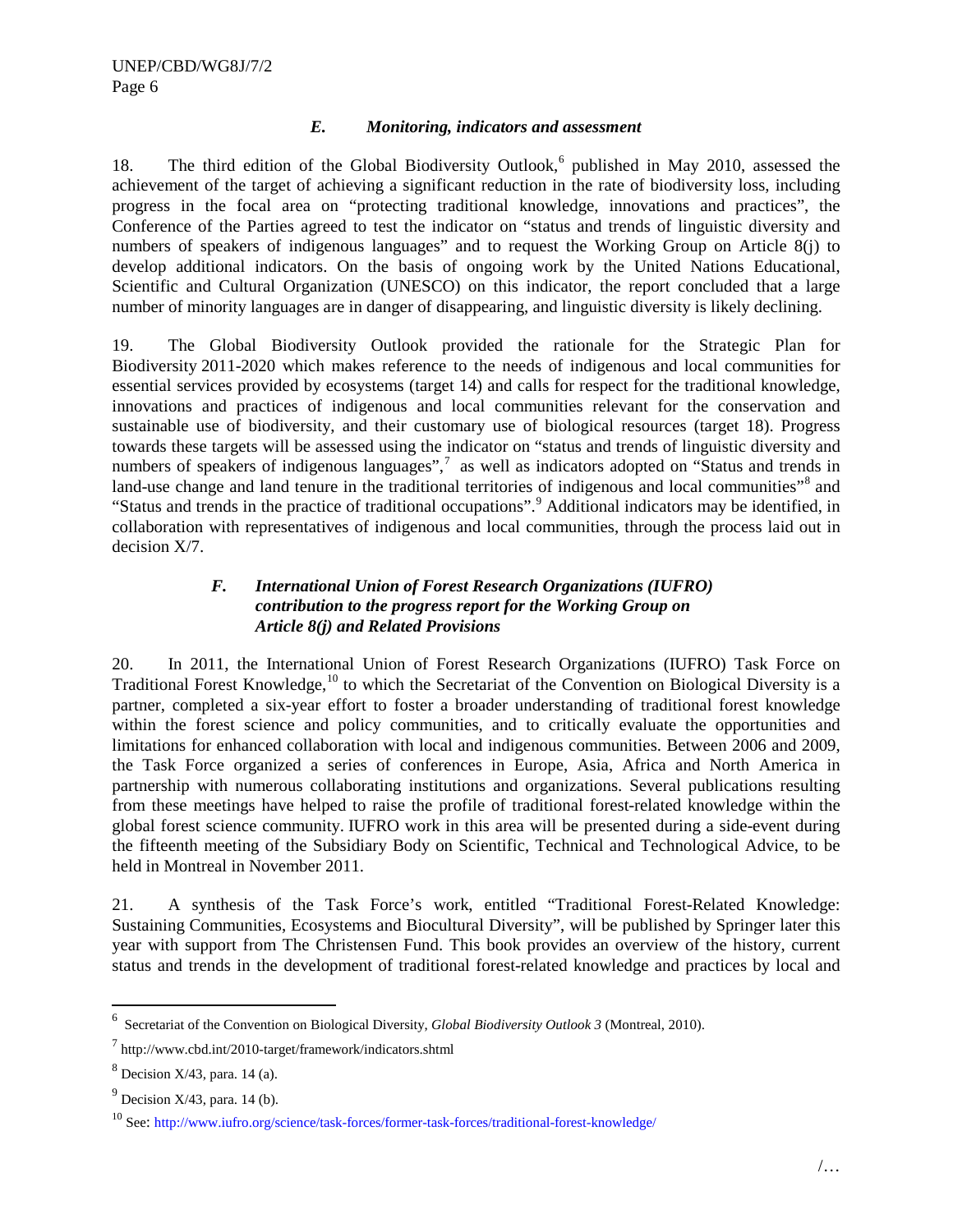indigenous communities worldwide. It considers the historical relationship between traditional beliefs and practices and formal forest science and the often uneasy relationship between these different knowledge systems. It highlights efforts to conserve and promote traditional forest management practices to balance environmental, economic and social objectives of forest management in light of recent trends towards devolution of forest management authority in many parts of the world. The book includes a series of regional chapters for North America, Latin America, Europe, Africa, Russia and Central Asia, and the Western Pacific covering these topics as well as issues of special regional significance. It also include chapters on key policy issues and relevant programmes of regional and international organizations, research ethics and best practices for the scientific study of traditional knowledge, and traditional forest-related knowledge in relation to globalization and climate change issues (including climate change mitigation and adaptation). $^{11}$  $^{11}$  $^{11}$ 

# **II. PROGRESS REPORT ON THE IMPLEMENTATION OF THE PROGRAMME OF WORK ON ARTICLE 8(j) AND RELATED PROVISIONS AT THE NATIONAL LEVEL**

#### *A. Introduction*

22. When preparing their fourth national reports, Parties were requested to provide information while focusing on the following: outcomes and impacts of actions or measures taken to implement the Convention; success stories and case-studies, if any; major obstacles encountered in implementation; and actions that need to be taken to enhance implementation. Parties, especially Parties that have not yet submitted information regarding the implementation of the programme of work for Article 8(j) and related provisions, were asked, amongst other things, to submit information on national participation of indigenous and local communities through, *inter alia*, the fourth national reports. Some Parties have also taken the opportunity to report on the implementation of the Akwé: Kon Guidelines, measures to strengthen indigenous and local communities' capacities for decision-making related to the use of traditional knowledge, as well as mechanisms to promote indigenous and local communities' participation, particularly women in relevant decision-making and policy-planning, amongst other things. This current progress report builds on the third national reports and takes into account 167 fourth national reports submitted by 30 June 2011. Of the 167 reports examined in detail, only a minority reported significant developments concerning indigenous and local communities and traditional knowledge. However that being said, some Parties, including Ecuador and Canada, have provided comprehensive reports containing many issues of relevance to indigenous and local communities. It is also true to say that some regions, and in particular the LAC region, have in general provided comprehensive reports outlining significant legal developments if relevant to indigenous and local communities.

23. The large number of reports analysed on this occasion has made it possible to establish some regional trends. For the purposes of this report and given the subject matter, the Secretariat has used the seven geocultural regions used by the United Nations Permanent Forum on Indigenous Issues  $(UNPFII).<sup>12</sup>$  $(UNPFII).<sup>12</sup>$  $(UNPFII).<sup>12</sup>$  Following is a regional analysis of developments in the before-mentioned areas.

<sup>&</sup>lt;sup>11</sup> For more information contact John Parrotta (Task Force coordinator) at [jparrotta@fs.fed.us](mailto:jparrotta@fs.fed.us)

<span id="page-6-1"></span><span id="page-6-0"></span><sup>&</sup>lt;sup>12</sup> Africa; Asia; Central, Eastern Europe and the Caucasus; Europe and the Arctic; Latin America, including the Caribbean and Central America; North America; and the Pacific.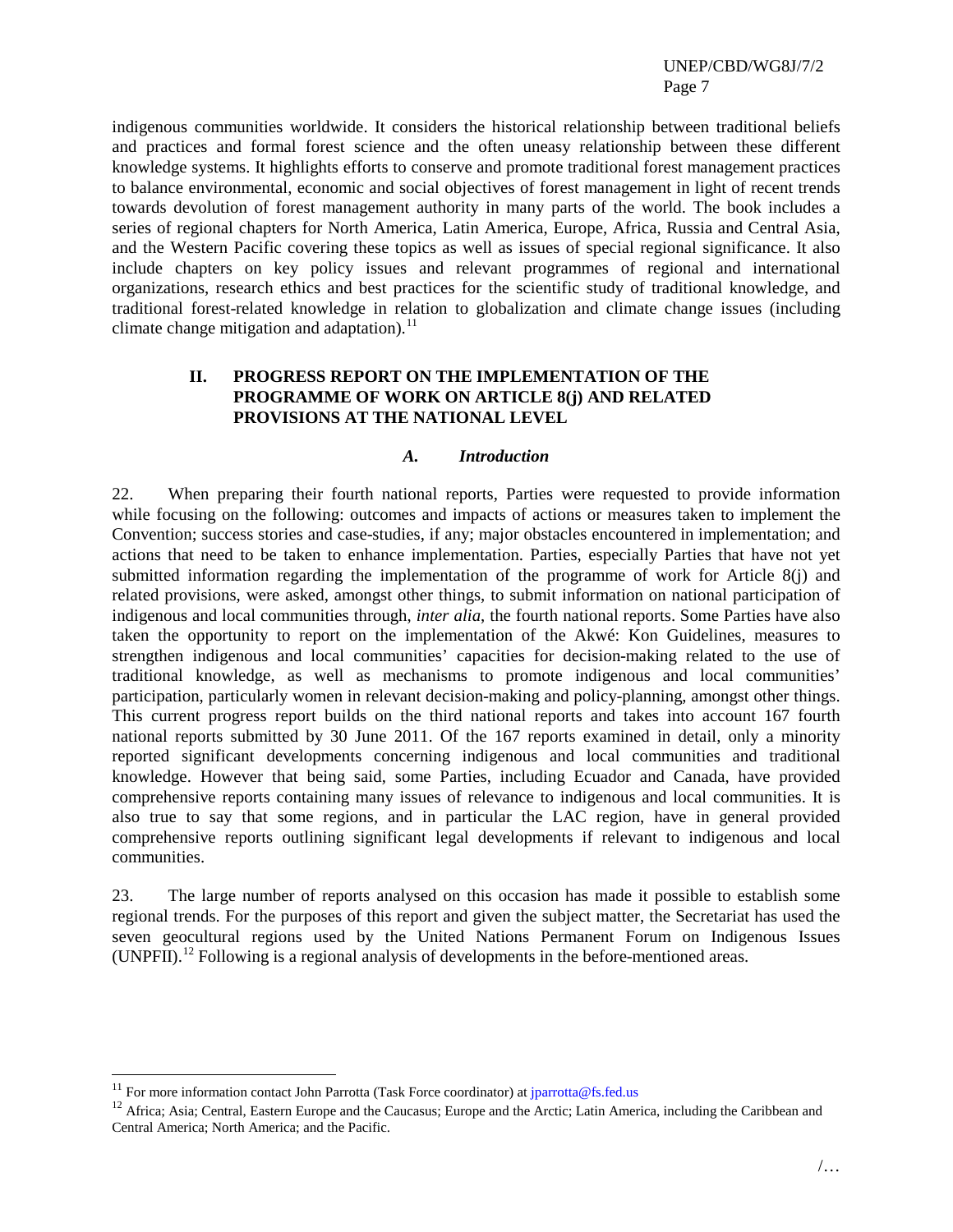# *B. Africa*

24. In the African region, there is a growing awareness and appreciation for traditional knowledge, including the need for the adequate protection of traditional knowledge, as evidenced by the adoption of the Swakopmund Protocol on the Protection of Traditional Knowledge and Expressions of Folklore*[13](#page-7-0)* at a Diplomatic Conference held by the African Regional Intellectual Property Organization (ARIPO) and its member States in Swakopmund, Namibia, in August 2010. There is also a growing awareness of the role of local communities in achieving the goals of the Convention at national and international levels. It is also true to say that in light of the adoption and implementation of the Nagoya Protocol, the African region has embraced the concept of community protocols and the value of benefit-sharing.

25. Of particular note, Côte d'Ivoire has developed an inventory of traditional knowledge related to the protection of forests and sacred sites. In Madagascar, there have been approximately 500 transfers of natural resource management to local communities, covering an area of about 178,000 hectares. South Africa has an indigenous knowledge systems policy through which it compensates indigenous people for their efforts to conserve and protect biodiversity. South African has also recognized traditional healers and provides them with accredited training as primary-health-care providers. This has led to a more regularized approach to customary sustainable use of traditional medicinal herbs.

26. Algeria reports much interest in advancing work on traditional knowledge, but also that a major effort is needed at national level to preserve and develop local biological resources and the knowledge and practices associated with them. Furthermore, during research conducted in the various ecosystems of the country, the need for preservation of socio-cultural diversity of indigenous and local communities has been emphasized by managers of various related regional programmes. Moreover, traditional knowledge, innovations and practices has been defined for a long time as a primary axis of the national research program. Algeria has also developed a preliminary draft law which determines conditions of collection, circulation and use of biological resources and associated knowledge. For the purposes of the preliminary draft law, biological resources and knowledge are subject to a *sui generis* intellectual property rights granted to rural populations, in accordance with the State's sovereign rights over biological resources within its jurisdiction.

27. In Benin, the Paptia Botanical Garden is based on the traditional medicine knowledge of the Peul people. The garden is the result of cooperation between the Peul community, non-governmental organizations, other organizations and the local community, to capitalize on traditional knowledge related to biodiversity conservation. The garden contains 103 woody and 60 riparian species used in traditional medicine.

28. Zimbabwe reports that the establishment of environmental education centres at the community level to improve the effectiveness of existing education programmes by promoting the inclusion of both scientific and indigenous knowledge practices in formal, informal and non-formal teaching, learning, training and extension programmes. Also Zimbabwe reports on a recent amendment of the national seed law that recognizes the farmers' right to conserve, save, and market local seed is a major achievement but the lack of resources is hindering the execution of this strategy. Zimbabwe has also emphasized that non-governmental organizations and community-based organizations played a major role in promoting incentives for local communities in conservation and sustainable utilization.

<span id="page-7-0"></span> <sup>13</sup> http://www.aripo.org/images/Swakopmund\_Protocol.pdf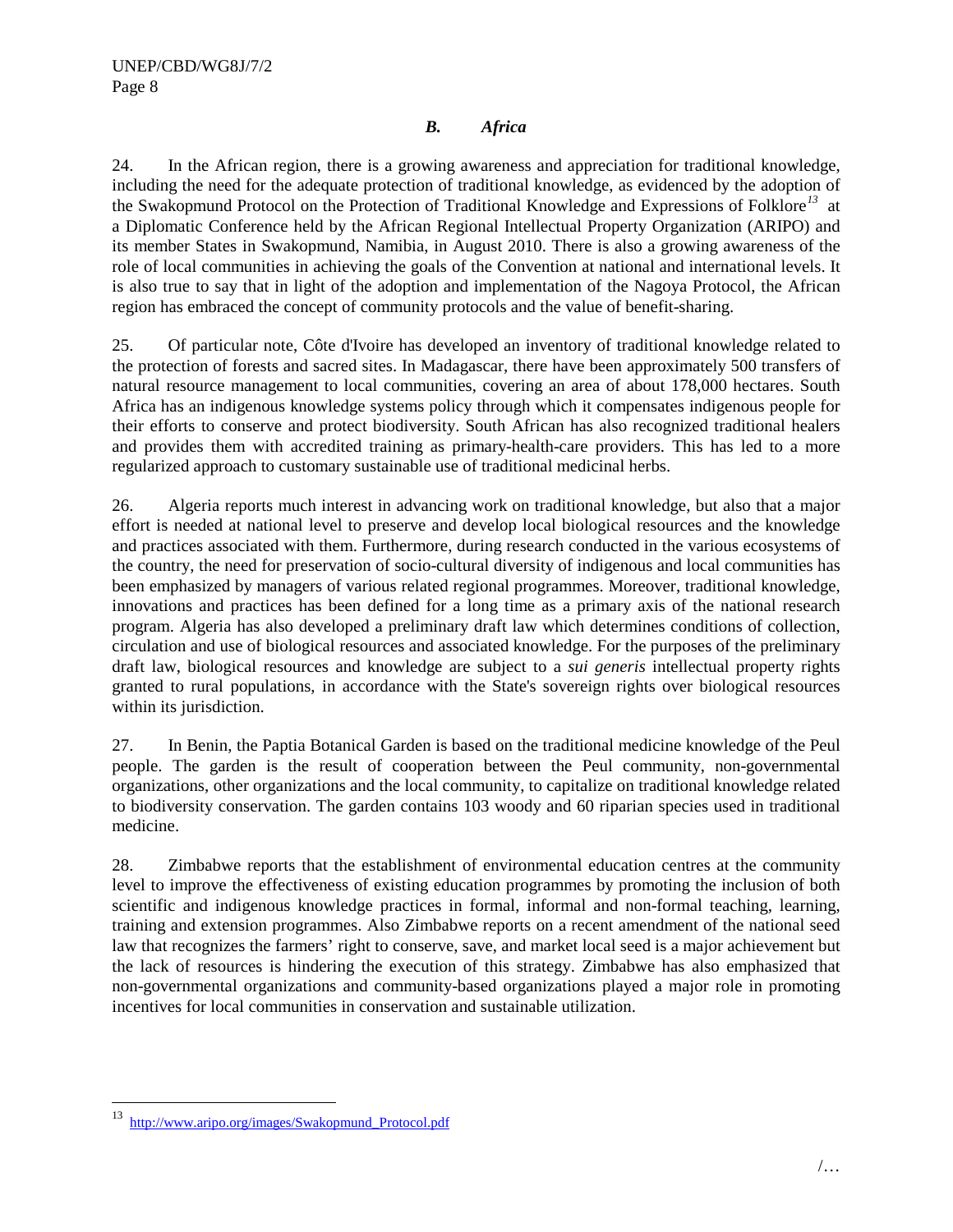## *C. Asia*

29. In some Asian countries, there is a strong culture of involvement of indigenous and local communities in all issues relevant to local conservation and use of natural resources. India's Biodiversity Act 2002 provides for mandatory consultation on all issues relating to access to biological resources and associated traditional knowledge, thereby ensuring involvement of local communities in the decision-making process. China is ensuring that its genetic resource database identifies communities from where the genetic resources originate, so that benefits can flow back to local communities.

30. In the Asian region there is a strong understanding of the value of traditional knowledge and the need for its protection, as evidenced by the Government of India's creation of the Traditional Knowledge Digital Library (TKDL). India and Nepal have been registering traditional knowledge related to biodiversity for some time. India in particular is quite advanced in this area. India has actively promoted its traditional knowledge digital library as a useful model for recording and protecting traditional knowledge and has recently made the database accessible to European and North American patent offices in an effort to stop to the granting of inappropriate patents based on its traditional knowledge. India is also actively pursuing domestic legislation to protect traditional knowledge and to ensure that it cannot be patented either at home or abroad. Nepal has also established district biodiversity committees for the similar purpose of recognizing and protecting traditional knowledge. Malaysia has reported on an interesting traditional knowledge documentation programme in Sarawak. Furthermore the Ministry of Natural Resources in Malaysia may consider establishing a traditional knowledge digital library.

31. China reported on the national programme for the conservation and use of biological species resources, the national intellectual property strategy and the eleventh five-year plan for ethnic minorities affairs, which amongst other things, addresses the protection of traditional knowledge and the protection of the rights of the knowledge holders. China also reports on the advantages of directly involving local communities in biodiversity conservation. Such involvement has allowed local communities to enjoy greatly improved working and living conditions. The project for returning farmland to forest covers more than 32 million farmer households and 124 million farmers in 25 provinces, autonomous regions and municipalities. By the end of 2006, each household whose farmland was restored into forest received, on average, 3,500 yuan of subsidies. The project also provided favourable opportunities for adjustment of agricultural structures towards sustainable-use models. Many local governments are actively testing efficient management models and advanced operation mechanisms, fostering ecologically friendly industries with regional comparative advantages and are achieving satisfactory economic benefits.

32. In Malaysia, the Sarawak Biodiversity Centre has been managing a Traditional Knowledge Documentation Programme since 2001. The main objective of the Traditional Knowledge Documentation Programme is to facilitate local indigenous communities in preserving their traditional knowledge through recording or documenting techniques, capacity-building workshops, and the propagation and management of useful indigenous plants. The project also encourages local indigenous communities to cultivate useful indigenous plants for their own uses.

33. The report of the Islamic Republic of Iran presents an interesting paradox: on the one hand, the Government stresses the importance of preserving "tremendous accumulation of indigenous knowledge in farming practices and food production", but on the other hand it notes that local populations continue to commercially harvest forest resources, which is in some cases the main cause of forest biological resource loss in the country. However, that being said, the Islamic Republic of Iran has developed a national target (No. 5) in its national biodiversity strategy and action plan (NBSAP), namely, "Comprehensive programme for protection of traditional knowledge, innovations and practices related to Convention of Biological Diversity". Until recently, the traditional political decision-making systems and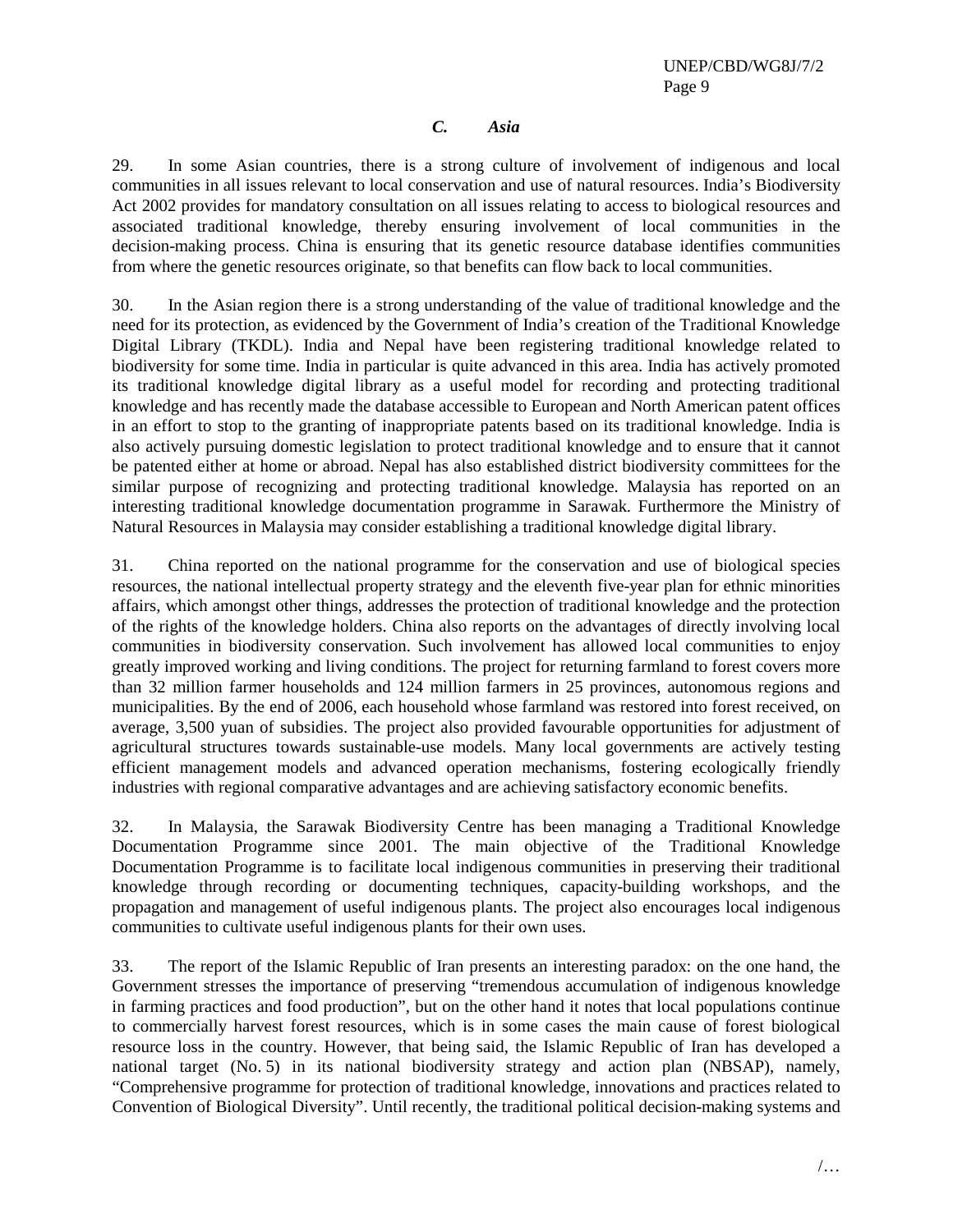resource-management structures of farmers and the local communities were poorly understood or appreciated. However further steps are being considered to protect the traditional knowledge, innovations and practices, including the rights of local communities, and to study their scope. However, there is not any specific measure to share the benefits arising from the utilization of genetic resources at this time.

# *D. Central, Eastern Europe and the Caucasus*

34. Governments from this region report a general lack of capacity of indigenous and local communities regarding the Convention but a rich history of traditional knowledge. Kyrgyzstan notes the public health system is based on traditional knowledge of flora and fauna and traditional medicine that has been developed over centuries. These traditions are based on knowledge of medicinal herbs and approaches of health improvement in high altitudes. However, unregulated gathering of medicinal herbs and fauna undermines the species recovery rates. A law on protection of traditional knowledge was adopted in June 2007.

35. The Russian Federation reports that it is multi-ethnic State, in whose territory there are more than 180 ethnic groups, each of them has their own unique culture and own traditions of customary use of biological resources. The citizens of the Russian Federation speak a total of more than 150 languages, 24 languages officially recognized by the State. Several dozen languages are endangered with the number of speakers ranging from only 5 to 50 people. The largest linguistic diversity is in the northern Caucasus, and also correspondence with an area of great biological diversity. The report from Russia acknowledges the existing regulatory and legal framework at federal level requires improvement concerning the rights of indigenous peoples and local communities including benefit-sharing from biodiversity or the access and use of their traditional knowledge. However, Russia does have an overarching law on guaranteeing the rights of indigenous peoples of the Russian Federation.

36. The fourth national report of Bulgaria emphasizes that traditional knowledge and practices are an important characteristic of the national identity and it is the basis for the culture of the local communities and is conserved through their style of living and traditions. Conservation is encouraged as a part of the promotion of national diversity and originality and as a precondition for development of cultural and nature or eco-tourism. The development of local practices, based on the traditional use of nature is a priority for financial support for programmes related to culture, agriculture, tourism and the environment. As a result, attractive products and services are being created as a part of the local economy, leading to generation of income and increase in wealth. A large part of the report of Bulgaria focuses on medical plants which are used in traditional medicine, pharmacy and cosmetics. The collection of medical plants for business purposes is an important source of income for a large number of the local population. The annual consumption of medical plants is about 17 000 tonnes, and approximately half of this quantity originates from natural *in situ* populations. Over the last years increasing attention is paid to the production of herbs, and meeting the requirements for biological (organic) production. A major requirement is to ensure sustainable yield practices and protection of the species. This also contributes to the protection of the wildlife medicinal plants, as well as the habitats wherein they occur.

### *E. Europe and the Arctic*

37. A number of European countries, including Belgium, Germany, Spain and Sweden, have provided support to developing countries through their international development aid programmes to encourage their indigenous and local communities' involvement in the decision-making processes that relate to use of their traditional knowledge, innovations and practices and in access and benefit-sharing developments. Developed countries including Belgium, Spain and Sweden have reported on funding projects related to traditional knowledge in the developing world. Norway is reviewing its biodiversity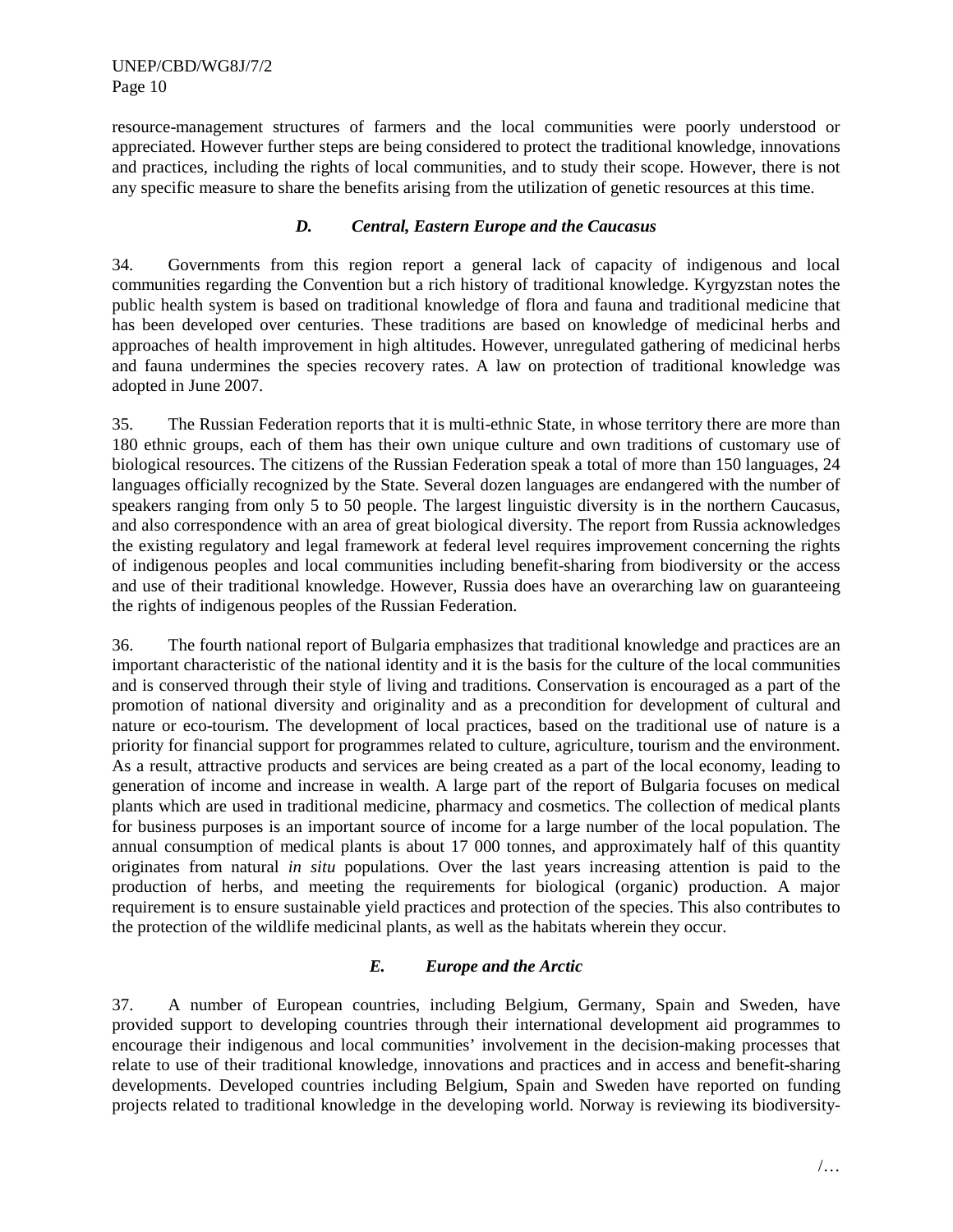related legislations with adequate consideration given to the aspects related to traditional knowledge of indigenous and local communities.

38. In Finland, the Sami Parliament is a member of the Finnish National Biodiversity Committee and its monitoring group, who are mandated to safeguard the exchange of information including traditional knowledge, among others. In 2005, Norway put in place procedures for consultation between governmental authorities and the Sami Parliament, which will be used whenever new regulations or activities directly affect the Sami interests.

39. Spain has the Law 42/2007 that supports the creation of a Spanish Inventory of Traditional Knowledge on Natural Heritage and Biodiversity and an inventory of Traditional Knowledge related to the conservation and sustainable use of biodiversity and geographic diversity. Regarding international cooperation, the objective to protect traditional knowledge is recognized as a goal in the III Plan for Spanish Cooperation 2009-2012. There is also the Spanish Strategy for Cooperation with Indigenous Peoples, which is applied in very different ways, among them, through the Indigenous Programme of the Spanish Agency for International Development Cooperation (AECID), which has, among other priorities, the implemetation of Article 8(j) of the Convention on Biological Diversity.

40. In the report from Sweden, the government draws attention to a joint Sami initiative (2007), which is an initiative on the documentation and maintenance of traditional ecological knowledge from a Sami perspective. Two sets of Sami grassroots pilot projects on community-based documentation on traditional Sami land tenure and use of biological resources has been initiated.

# *F. Latin America, including the Caribbean and Central America*

41. In general, in the LAC national reports there are some significant developments regarding indigenous and local communities, including recognition of rights and the establishment and development of specific policies and programmes, based on their effective participation in matters of interest to them. These broad developments impact directly on traditional knowledge, customary sustainable use, benefit-sharing and other matters of direct relevance to the Convention.

42. For example, Argentina in 2007, created within the Ministry of Environment and Sustainable Development, by Resolution No. 58/2007, a Directorate of Indigenous Peoples and Natural Resources (DIPOREN), to generate a state policy to ensure the management of the land of indigenous peoples, as well as their territories and natural resources, exercising their right to set development priorities from their own worldview. Argentina maintains banks of germ plasma of native varieties of maize that was selected by indigenous communities. Argentina has programs and national projects such as the Residents and Communities Program  $(P \& C)$  which aims to strengthen policies and legislation towards the recognition of rights to settlers and native communities and the indigenous people within protected areas in their buffer zones.

43. Belize reports that the Toledo Healthy Forest Initiative is being implemented to involve indigenous communities in the sustainable management of forest resources, while assisting in poverty alleviation of these communities. Several important community based organizations (CBOs) have been established to promote indigenous rights and to maintain cultural identity. The Belize Association of Traditional Healers, referred to as *Ixchel*, has been instrumental in recording and preserving traditional sustainable use practices and identification of species and application of different medicinal plants.

44. Chile has adopted an Indigenous Law (Law 19253 of 1993), which created the National Indigenous Development Corporation (CONADI). This corporation, administers a Cultural and Educational Fund, which is within their program called "Management and Protection of Indigenous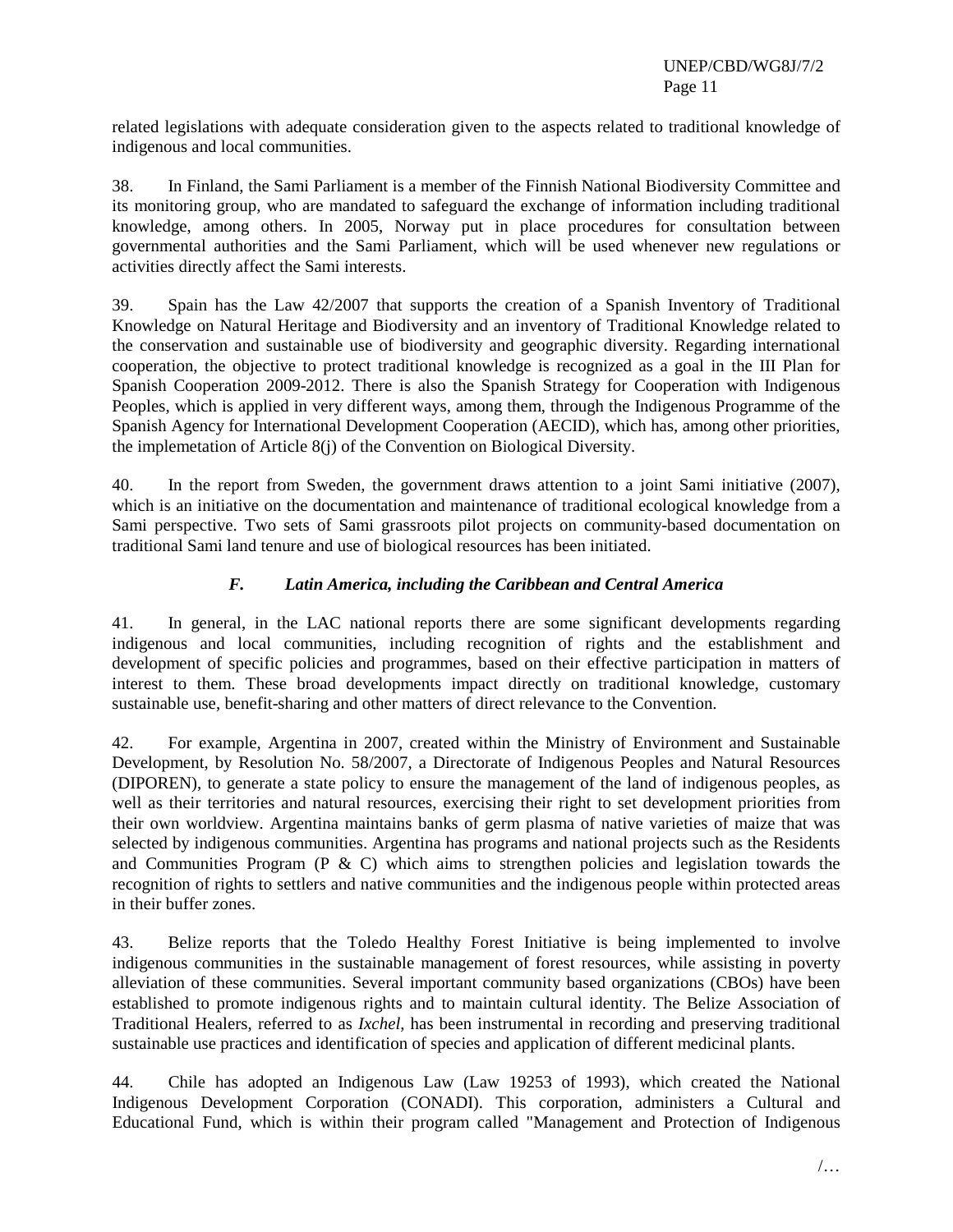Cultural Heritage" contributing to the promotion of traditional medicine as part of the ratification of the International Labour Organization (ILO) Convention No. 169. In addition, Chile has a programme called "Programme of Origins", which supports the development of forestry and the management of natural resources through projects that fit their culture, objectives and forms of indigenous communities.

45. In Colombia, indigenous people comprise 3.4 per cent of the national population. According to the latest population census (DANE 2006), Colombia has approximately 44 million people (49.5 per cent men and 50.5 per cent women), of which about 70 per cent reside in urban areas and 30 per cent in rural areas. In Colombia, the indigenous linguistic communities maintain 64 languages and 292 dialects. However in the past 50 years more than four ethnic groups have become extinct (the Carare and Opón, among others.) and it is estimated that ten more are about to disappear (Tinigua, Karijona, Kancuamo, Chimila, Sindagua, among others).

46. Colombia has a law requiring public hearings regarding all development projects that may affect minority populations but has not implemented the Akwé: Kon Guidelines. The ministries do not grant licenses or permits without complying with the requirement of consultation and information delivery. The constitution also gives minorities the right to have political representation in Congress (three senators). Colombia has a Programme for Community Ecotourism in protected areas within the national park system. The programme is supported by Community Ecotourism guidelines, including the planning and management tools with active community participation. Also the National Park Indiwasi Alto Fragua, Flora Sanctuary Orito Ingi Ande and Apaporis Yaigoge National Park have been declared to protect traditional and ancestral knowledge through co-management projects involving indigenous communities.

47. Costa Rica has developed and is implementing the Program to Integrate Ecosystem Management in the Indigenous Communities, which aims to strengthen the capacities of indigenous communities to the conservation of biological diversity in the indigenous reserves.

48. In Cuba, in support of local communities, the Association for Small Farmers (ANAP) promotes trade "from farmer to farmer", which consists of the exchange of experiences and knowledge between the peasants farmers, aimed at harnessing sustainable agriculture. Cuba also notes that there is harmonization between the Akwé: Kon Guidelines and the national legislation and processes.

49. The report from Ecuador provides one of the most comprehensive analyses of indigenous and local community issues of relevance to the Convention. Ecuador reports that in the Ecuadorean Amazon region, large areas of forest, pastures and small farms have been converted into crops for oil palm (*Elaeis guineensis*) and naranjilla (*Solanum quitoense*), displacing indigenous peoples and altering their traditional management and agricultural process (INIAP, 2008). The natural vegetation in the Andean region has been almost completely replaced by "modern" crops, and urban settlements. However, there is still a significant amount of indigenous and rural communities that have been growing and preserving traditional varieties of various crops such as maize (*Zea mays*), potato (*Solanum tuberosum*), sweet potato (*Ipomoea batata*), melloco (*Ullucus tuberosus*), oca (*Oxalis tuberosa*), white carrots (*Arracacia xanthorrhiza*), quinoa (*Chenopodium quinoa*), chocho (*Lupinus mutabilis*), bean (*Phaseolus vulgaris*) and other grains, tubers and Andean roots, for self-consumption and market. Taking into account other national sub-regions, Ecuador has over 10 million hectares of forest cover, which includes tropical rainforest, mountain forest, high Andean forest and dry forest. However, only 40 per cent of these forests are part of the National System of Protected Areas of Ecuador (NSPA) the other 60 per cent is in the hands of individual landowners, and indigenous communities.

50. Under the Programme of Sustainable Bio-Commerce, with support from the United Nations Conference on Trade and Development (UNCTAD) and the Ministry of Environment of Ecuador and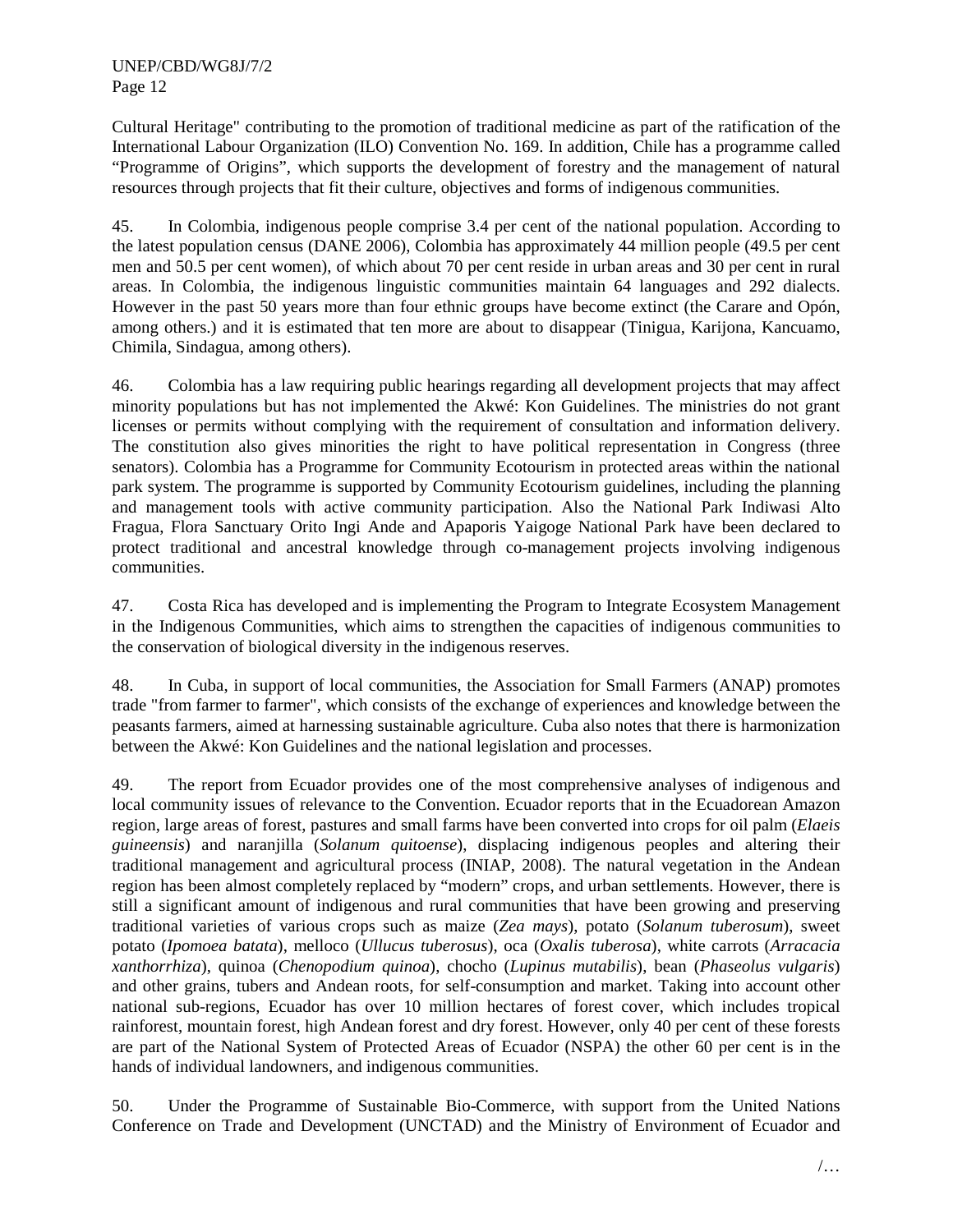implemented by EcoCiencia CORPEI, initiatives have been promoted aiming to collect, produce, process and market goods and services obtained from the biological diversity within a sustainable environmental criteria, for the benefit of communities. INIAP also has a program to transmit germplasm to farmers, through a new programme with the community members of the Union of Peasant and Indigenous Organizations of Cotacachi (UNORCAC), which assist communities to reintroduce or maintain traditional crops and crop variety.

51. The fourth national report of Ecuador also draws attention to the many ecotourism initiatives developed by indigenous groups such as: the Kapawi (in the Achuar territory of the southeast), Quehueri'ono (in the Huaorani territory in the central East, near the Yasuni National Park), RICANCIE (in the kichwas network of nine communities, in Alto Napo – in the province of Napo), Red Union Guacamayos (11 communities at the foot of the Antisana Ecological Reserve) ant the Atacapi-Opip (132 indigenous communities, Puyo) and notes that community-based tourism is a pillar of the national economy.

52. In Guatemala, the major ethnic groups are the Mayas, Xincas, Garifunas and Ladinos, or Mestizos, with 23 indigenous linguistic groups. Guatemala has a strategy of communal land, which includes the assessment and recovery of traditional knowledge. The National Council of Protected Areas of Guatemala (CONAP) has created an office of indigenous peoples and civil society, encouraging the incorporation of new methods of management of protected areas (PA's), such as communal land. In 1990, the Maya Biosphere Reserve (RBM) was created and remains a global example of the benefits arising from Environmental Services. This reserve is part of the Guatecarbon initiative arising from the global demand for emissions reduction credits in voluntary markets and is coordinated by the Rainforest Alliance (RA), the National Council of Protected Areas (CONAP), the Ministry of Environment and Natural Resources (MARN), the Association of Forest Communities of Petén (ACOFOP), representatives of forest concessions and representatives of private concessions. The benefits and beneficiaries include: (i) income for more than 1,000 families who depend on forests; (ii) new sources of local employment; (iii) support in the process of sustainable development and local government institutions; and (iv) direct private-sector participation.

53. The country's agrobiodiversity is seriously threatened by the loss of traditional practices for food and medicine due to the invasion of packaged foods and beverages, and large farms devoted to monoculture for export, mainly sugar cane, oil palm and pasture/grazing lands. Another threat is the continued migration from rural to urban areas (rural exodus), by indigenous and local communities seeking economic opportunities. The result is that people leave behind traditional practices (home gardens, wild plant-based diet, natural medicine, etc.) to take on urban lifestyles.

54. Guyana reports that it enacted the Amerindian Act in 2006, which recognizes and protects traditional and customary rights to titled lands. After the State, the Amerindians are the second largest legal land-holders in the country, with approximately 14 per cent of Guyana's total land area. Protected/conservation areas represent one of the many conservation tools used to protect and maintain Guyana's biodiversity. Significant progress has been made since 1999 in terms of identifying and designating areas for protection/conservation with just about 7 per cent of Guyana's surface area set aside for protection/conservation. Guyana has established its first Community Owned Conservation Area (COCA) in the Southern Rupununi (Konashen) under the Amerindian Act 2006. Further, the recognition of indigenous lands through the Amerindian Act 2006 and titling of approximately 14 per cent of their land thus far demonstrates Guyana's intent on fulfilling its obligations under the Convention and article 8(j). Most importantly, Guyana has recognized the need for cross-sectoral and intersectoral implementation of the Convention and the NBSAP as highlighted in the National Strategy for the Conservation and Sustainable Use of Biodiversity and NBSAP respectively. In reality, however, this can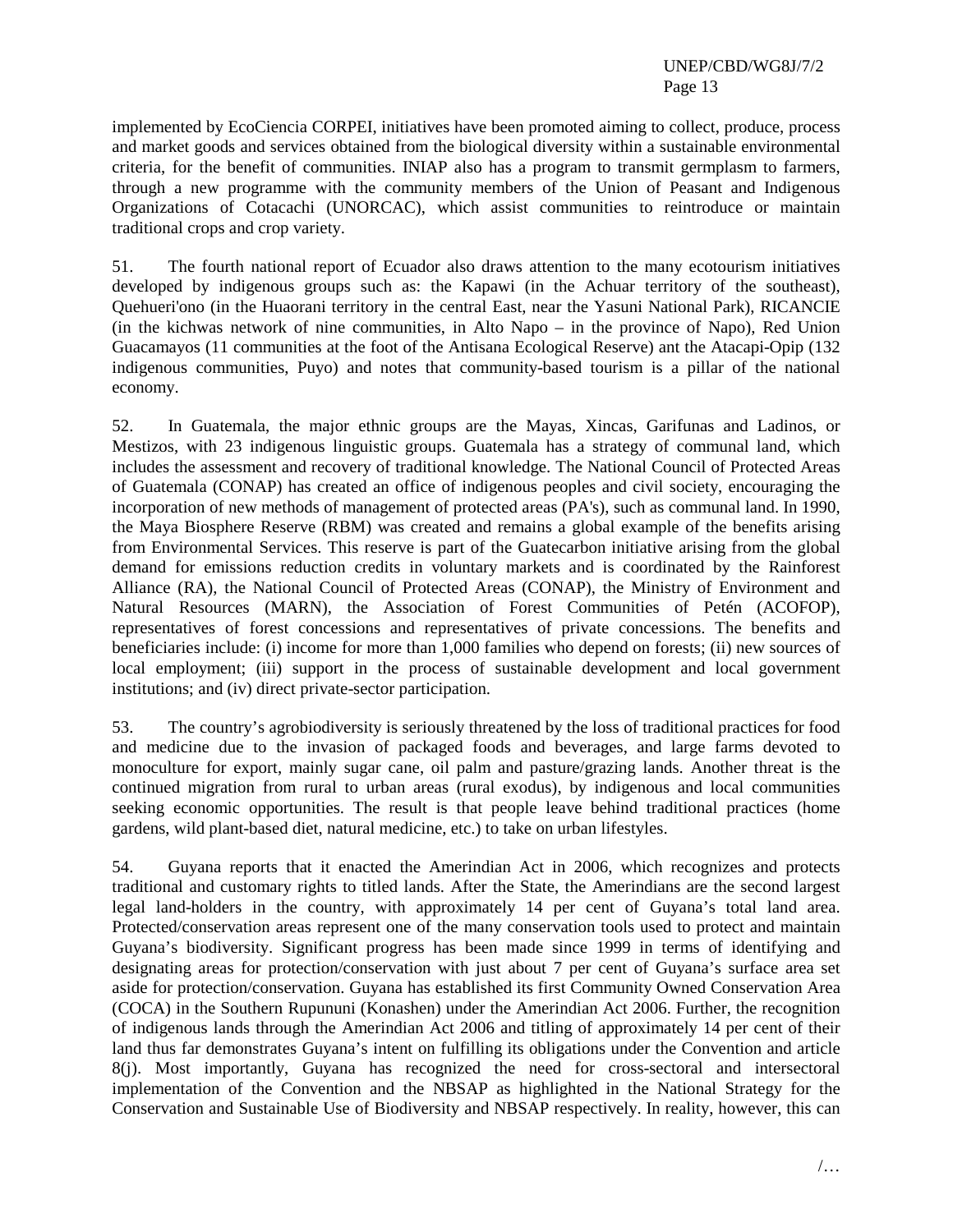be very challenging given the limited availability of resources, such as funding and human/technical. Despite such challenges, wide stakeholder engagements and national consultations through the NBC were held for some of the NBSAP projects, in particular, developing a national system of protected areas. Through the process of national consultations partnerships were established with local communities, thereby, resulting in less conflicts and more constructive dialogue, and as a result, moving the process forward on protected areas.

55. Honduras reports that the ILO Convention 169 represents the primary source of national legislation on the issue of participation of indigenous and native peoples, and has resulted, amongst other things in the creation of the National Land Council in which indigenous and local community organizations actively participate.

56. In Mexico, the territories of indigenous peoples and rural areas comprise more than 24 million hectares, 12.4 per cent of the national territory, of which more than two-thirds have a natural vegetation cover well preserved. For example, half of the cloud forests, tropical and rain forests of the country are located in indigenous/rural communities, plus 51 per cent of all cloud forests of the country are shared by 28 indigenous peoples (Boege, 2008). This shows that the custody of many ecosystems in Mexico is mainly in local peoples' hands. Half of the regions where the highest precipitation occurs are in the territories of indigenous peoples. These areas capture 21 per cent of all water of the country annually (Boege, 2008). This is very important to maintain the conservation of the water supply for urban areas. With regards to the conservation of agricultural biodiversity in the country, Mexico being the center of corn diversity, has established a programme of payments for the conservation of native maize and its wild relatives (teosinte and tripsacum). This program consists of direct payments to farmers who plant a variety of native maize in their fields or have teosinte and tripsacum.

57. Mexico has set up the Programme of Indigenous Peoples and the Environment 2007-2012, which aims to ensure that within the environmental sector are mechanisms to ensure that indigenous peoples have equal access and control of the resources implemented and disseminated, a fair participation of benefits and the respect for customary regulatory systems related to the use, and the sustainable management of ecosystems and their biodiversity and the associated traditional knowledge. These principles include informing and consulting the indigenous communities prior to the possible approval and design of public work in the infrastructure, and concessions for the use and exploitation of ecosystems and biological diversity, to carry out in the indigenous territories, based on free, prior and informed consent, avoiding negative cultural impact in creating protected areas in its various forms and any other instrument of environmental policy to recognize and strengthen the knowledge and the traditional knowledge of indigenous peoples and their use and management of forest resources and biological diversity.

58. Mexico has established areas of participation among them the Consultative Council for Sustainable Development (CCSD), the National Forest Council (CONAF) and state councils, the National Council of Protected Areas (CONAP) and their advisory boards, among others. Each council has 16 directors including by mandate indigenous representatives, as well as delegates from the social and academic sectors, NGOs, gender and youth legislators and federal and state government. Workshops were organized in protected areas with indigenous populations, during which the communities themselves diagnosed and planned their own activities according to their problems and needs, including gender, particularly in sectors producing handicrafts and medicinal plants.

59. Nicaragua as a country has seven ethnic groups, resulting in a very active genetic and cultural mixture. Nicaragua has 5 languages and 3 dialects. The State of Nicaragua has demarcated and given land titles to indigenous peoples. It has also promoted research work and the documentation of traditional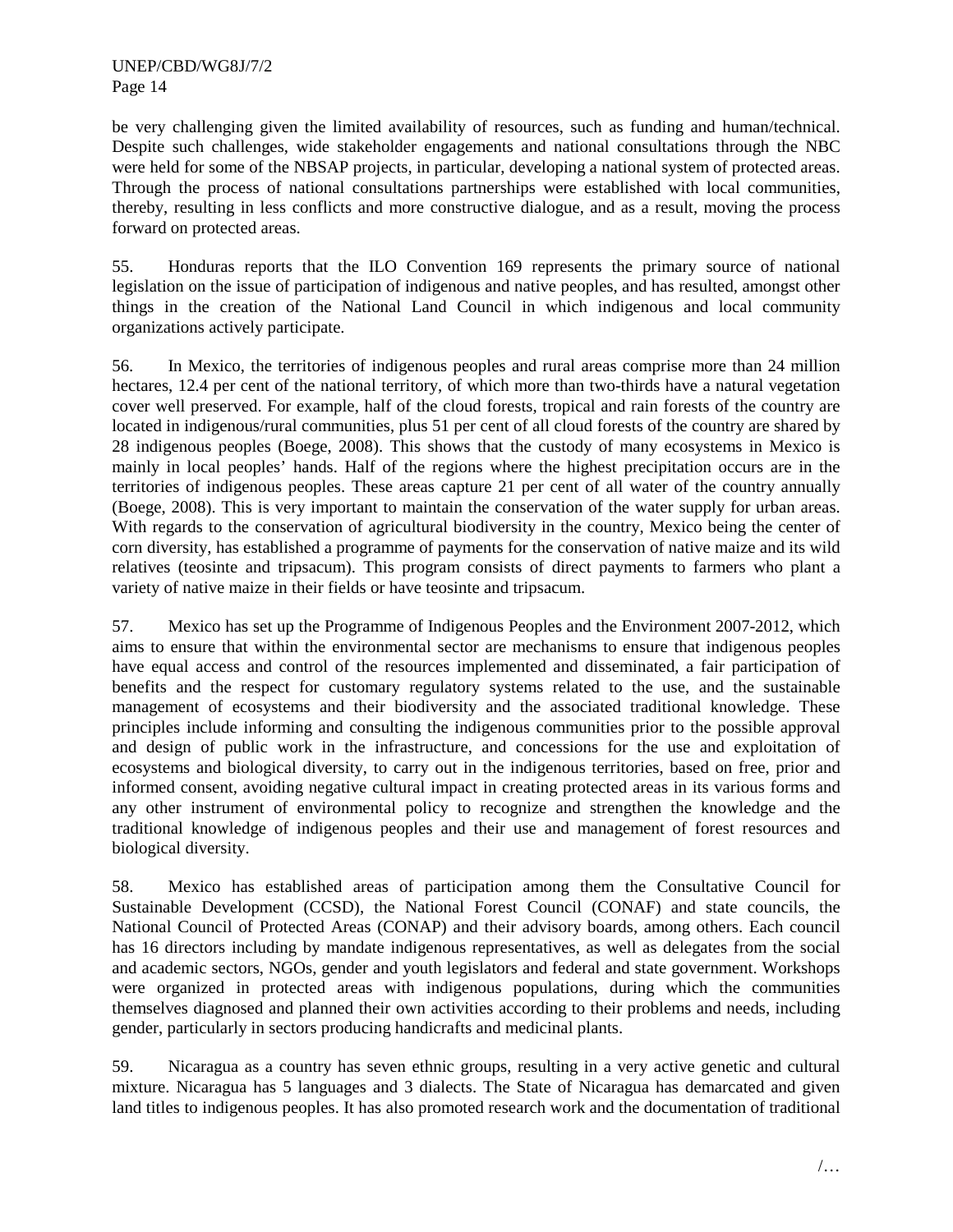practices, developing language dictionaries and especially promoting the education in the languages and dialects of each indigenous community.

60. In Panama, the largest scale forest loss has occurred in the Ngöbe – Buglé basin, where forests have succumbed to the pressure of new farm lands. However, Panama, through the framework of the Mesoamerican Biological Corridor Project Environmental Authority (ANAM), is implementing programs for conservation and soil restoration, integrating water resources management and sustainable development. In Panama, the Kuna General Congress has adopted a moratorium to suspend the capture and consumption of sea turtles and lobsters (2005-2010). Also, two turtle conservation projects with rural communities in Bocas del Toro are being conducted in co-management with the National Environmental Authority (ANAM) and the indigenous Kuna. The national decree of 25 April 2009, on access to genetic resources and benefit-sharing has been implemented, requiring prior informed consent from indigenous authorities regarding any research project proposed for an indigenous area.

61. Saint Lucia reports that the Heritage Tourism Programme, involving all relevant stakeholders, particularly local communities, has brought benefits to local communities and contributed to the halting of the erosion of species and genetic diversity. This is done through the establishment of co-management agreements and enhancing the rights of communities and promoting their active involvement in management.

62. In Trinidad and Tobago, local communities organized themselves into formal groups for the purpose of making a more effective contribution to the co-management of natural resources of the country.

63. In its fourth national report, Uruguay has said that it is working on a new national law on access to genetic resources and associated traditional knowledge, taking into account the Nagoya Protocol.

### *G. North America*

64. The report from Canada provides an excellent overview of possibilities towards indigenous self-management. Canada (as well as Australia and Nepal) has established some mechanisms that allow women, and in particular indigenous women, to participate in biodiversity-related activities. Canada has the Aboriginal Women's Programme to enable Aboriginal women to influence policies, programmes, legislation and the decision-making that affect their social, cultural, economic and political well-being within their own communities and Canadian society. Canada reported on fostering indigenous participation, including on government delegations to relevant international meetings including the Convention but also to related conventions such as the Convention on International Trade in Endangered Species of Wild Fauna and Flora (CITES) and the International Union for the Conservation of Nature (IUCN), in particular when relevant issues such as the fur trade are discussed. In order to strengthen traditional knowledge Canada is also working with indigenous communities to strengthen the retention and use of traditional languages, and reports that in the last decade indigenous peoples speaking traditional languages remain constant at about 29 per cent. The incorporation of traditional knowledge has been a significant contributor to the effectiveness of Canada's various biodiversity initiatives, providing information regarding the sustainable use of plants and animals, as well as the relationships and current stresses in ecosystems.

65. Canada has recently adopted the Inuit Impact and Benefit Agreement, negotiated between the Government of Canada, Nunavut Tunngavik Inc. and four regional Inuit associations. The agreement allows for the creation of three new national wildlife areas on Baffin Island. The agreement provides for the preparation of Cultural Resources Inventories, supporting the development of interpretative materials and management plans for the ten existing and three proposed protected areas in the Nunavut Settlement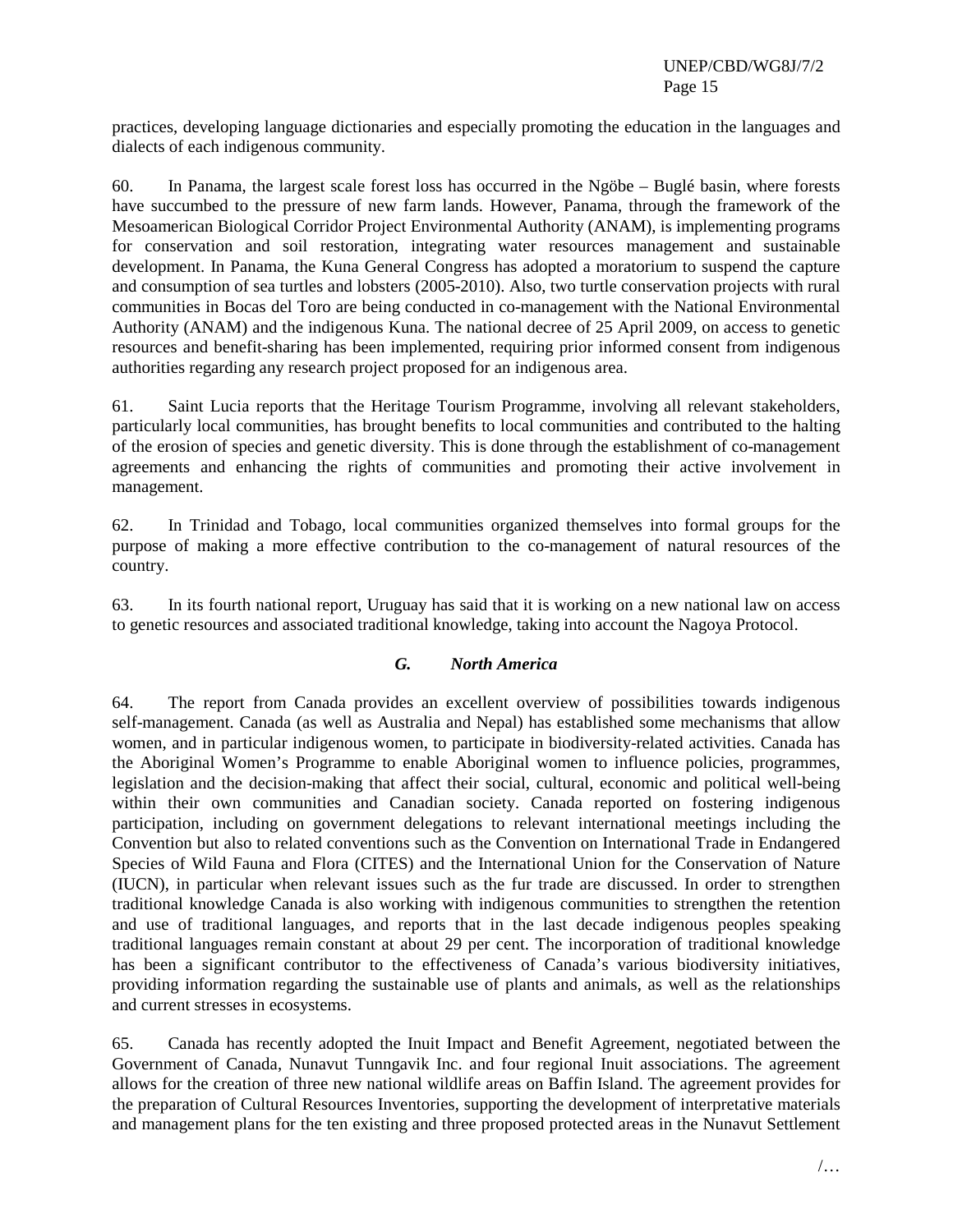Area, and will identify Inuktitut place names for these areas. Co-management and collaborative opportunities promote conservation and sustainable use through the inclusion of critical Inuit tradition and ecological knowledge in the development of any management plan.

# *H. The Pacific*

66. The Pacific countries have an increasing awareness of the value of traditional knowledge; however, few countries have taken steps at this time to address Article 8(j) and related provisions. Many Pacific nations recognize the role of community-protected areas including marine-protected areas and the effectiveness of local management and the application of traditional knowledge. There have been real advances in this area.

67. Fiji reports on the establishment of a network of locally managed marine areas that have been under way since 2000, across 410 traditional fishing grounds. Fiji has also aimed to protect 30 per cent of its marine area as a network of ecologically representative and effectively managed areas within fishing grounds. This network has not only conserved Fiji's resources but also empowered local communities. This initiative has won the 2002 Equator Initiative Award.

68. Further to the issue of community protected areas, Samoa engages local villages' Councils of Chiefs to assume leadership, using village by-laws to enforce bans on the use of unsustainable fishing methods, and closed no-fishing zones for rebuilding stocks and marine ecosystem rehabilitation. Over seventy village-based fisheries reserves are functional according to latest reports. There is also an increasing use of a more integrated ecosystem approach to the management of community-owned fish reserves project, with actions to reduce land-based pollution enforced by many communities.

69. The Cook Islands report that poor management of traditional knowledge and practices related to customary use of biological resources in the Cook Islands remains a major obstacle. Understanding of traditional knowledge and practices in the Cook Islands is usually limited to local practitioners such as ta'unga (traditional healers), many of whom are reluctant to share their knowledge of biodiversity species used in traditional medicine due to fear of misuse and abuse by others, including foreigners. The Cook Islands also has poor policies and legislative frameworks in place to protect traditional knowledge and practices and the rights of the holders of such knowledge, as well as to prevent biopiracy.

70. Niue reports that a national committee is being established to oversee protection of and access to traditional knowledge and the establishment of *sui-generis* mechanisms for the protection of traditional knowledge.

# *I. Overall assessment of progress*

71. The submission of 167 national reports has allowed for an assessment of the implementation of Article 8(j) and related provisions at the national level. Although there are good advances made by specific Parties, often with notably indigenous or local/traditional communities, the overall implementation of Article 8(j) and related provisions requires increased efforts and support and a strategic approach. Some aspects of Article 8(j) and related provisions, including Article 10(c), such as respect for traditional knowledge, is evident in certain regions and specific countries (including Africa and Asia) whilst other aspects, such as community conservation zones and specifically community marine protected areas, enjoy wide-spread support and application in the Pacific.

72. Support of the efforts to determine the status and trends of traditional knowledge, innovations and practices of indigenous and local communities has progressed in many countries because of an increasing awareness of its value across a wide range of areas and in light of the adoption and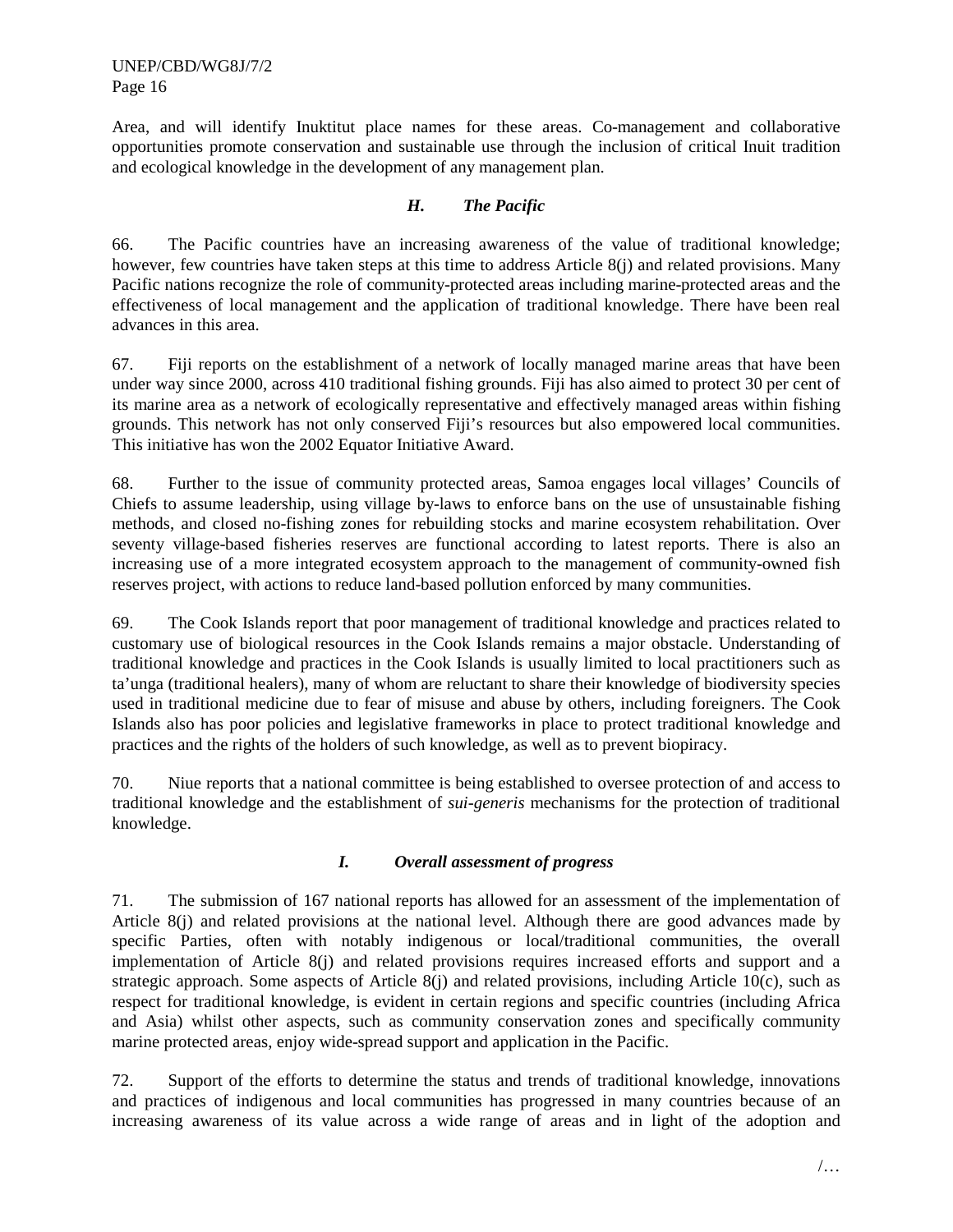implementation of the Nagoya Protocol. However only some countries recognized the importance of traditional knowledge or customary sustainable use of biodiversity as a contribution to biodiversity conservation and sustainable use and its potential value in the local management of protected areas.

73. Many indigenous and local communities are considering documentation projects concerning their traditional knowledge although indigenous and local communities – particularly in the Latin American and Caribbean region – are not, in general, in favour of such measures.

74. Some countries have noted cross-sectoral developments with greater interest being taken by health departments concerning traditional medicines.<sup>[14](#page-16-0)</sup> South Africa noted that more than 70 per cent of its population continues to rely on traditional medicinal plants as their primary source of health care. South Africa has recognized traditional healers and provides them with additional training as primary health care givers. Uganda reported that the protection of traditional knowledge was aided by the help of government ministries in a cross-sectoral approach that includes health and environment.

75. The implementation of the Awké: Kon Guidelines remains in the very early stages since few countries have reviewed their related policies and legislations and made proper adjustments, though it is encouraging to note that some countries had developed and are implementing some policies and legislations which are consistent, in principle, with some aspects of the Awké: Kon Guidelines. For mechanisms of participation of indigenous and local communities in relevant decision-making processes, some countries have put in place policies, laws and mechanisms, including indigenous advisory groups that encourage this; however, it is not clear as to what extent these mechanisms have been implemented and are effective. The same can be said regarding the participation of women of indigenous and local communities in relevant decision-making processes and activities. Financial support of indigenous and local communities for their efforts in developing their own community plans – including community protocols – appears lacking since only a few countries have clearly indicated that such support has been provided.

76. Most (87 per cent) Parties have co-management and/or community involvement in the management of biological resources. Fiji (also indicated in the reports of Samoa and other Pacific countries) cited a technical report prepared in 2009<sup>[15](#page-16-1)</sup> on the status and potential of locally-managed marine areas in the South Pacific which confirms that the South Pacific has experienced a remarkable expansion in marine managed areas in the last decade. The management of these protected areas, implemented by over 500 communities spanning 15 independent countries and territories, builds upon a unique feature of the region – customary tenure and resource access, making use of, in most cases, community strengths in traditional knowledge and governance, combined with a local awareness of the need for action. The important role played by non-governmental organizations in involving local people in the management of natural resources was mentioned in several reports;

77. Some Parties report that they have been exploring ways and means to sustainably use biodiversity, such as through sustainable tourism or ecotourism, while linking biodiversity conservation with improvements in local livelihoods and poverty reduction. For example, in Guyana, the Iwokrama Canopy Walkway (which gives visitors to the Iwokrama Forest a unique view of the forest canopy and its wildlife) is a unique benefit-sharing example of a forest-based business partnership, involving local

<span id="page-16-0"></span><sup>&</sup>lt;sup>14</sup> In particular Burundi and South Africa.

<span id="page-16-1"></span><sup>&</sup>lt;sup>15</sup> Govan et al. 2009. Status and potential of locally-managed marine areas in the Pacific Island Region. SPREP/WWF/ Reefbase/CRISP. For the text of the report, see: http://www.cbd.int/doc/meetings/pa/wspapac-01/other/wspapac-01-statusmarine-en.pdf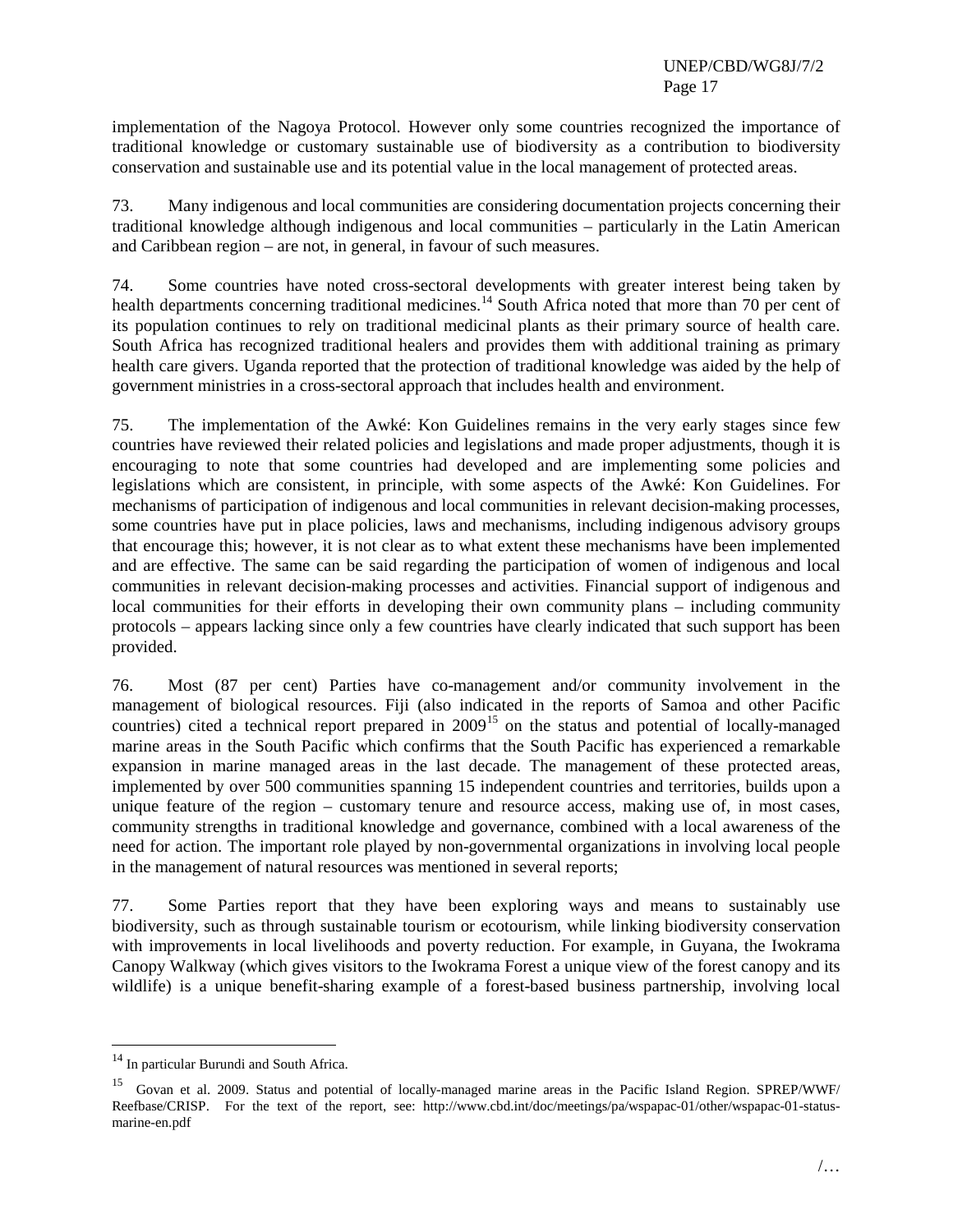communities and private-sector businesses. This venture demonstrates how ecotourism can be financially successful and provide tangible benefits for and ownership by indigenous communities;

78. Some countries (38 per cent) mentioned that biodiversity has been included in their local and community-based plans and programmes, particularly community-based programmes related to fisheries, forestry and tourism management. Some countries (30 per cent) report that their local and communitybased plans are linked with the objectives of national biodiversity strategies and action plans.

### **III. DRAFT RECOMMENDATIONS**

The Ad Hoc Open-ended Working Group on Article 8(j) and Related Provisions may wish to recommend that the Conference of the Parties at its eleventh meeting:

(a) *Notes* the progress made in the integration of the relevant tasks of the programme of work in the various areas of work under the Convention and through the national reports;

(b) *Requests* the Executive Secretary to continue to report on progress on the implementation of Article 8(j) and related provisions based on information submitted in national reports and on the integration of the relevant tasks of Article 8(j) and related provisions in the thematic areas for the seventh meeting of the Ad Hoc Open-ended Inter-Sessional Working Group on Article 8(j) and Related Provisions;

(c) *Requests* Parties, and especially Parties that have not yet submitted information regarding the implementation of the programme of work for Article 8(j) and related provisions, including on national participation of indigenous and local communities, the implementation of the Akwé: Kon<sup>[16](#page-17-0)</sup> guidelines for the conduct of cultural, environmental and social impact assessments regarding developments proposed to take place on, or which are likely to impact on, sacred sites and on lands and waters traditionally occupied or used by indigenous and local communities, and the Tkarihwaié:ri<sup>[17](#page-17-1)</sup> Code of Ethical Conduct on Respect for the Cultural and Intellectual Heritage of Indigenous and Local Communities Relevant for the Conservation and Sustainable Use of Biological Diversity, to do so in consultation with indigenous and local communities, and to submit the information both directly to the Secretariat and through the fifth national reports where possible, and in time for the eighth meeting of the Working Group on Article 8(j) and *requests* the Executive Secretary to analyse and summarize this information and make it available to the eighth meeting of the Working Group on Article 8(j) and Related Provisions in order to take this matter forward;

(d) *Requests* the Executive Secretary to examine the fourth and fifth national reports with a view to extracting a geographically balanced set of good practices, in consultation with Parties, indigenous and local communities and others, concerning the implementation of Articles 8(j), 10(c) and related provisions, and to make such case-studies and examples available in the form of a technical series report, as a resource for Parties and indigenous and local communities and interested stakeholders;

(e) *Decides* that one meeting of the Ad Hoc Open-ended Inter-Sessional Working Group on Article 8(j) and Related Provisions be organized prior to the twelfth meeting of the Conference of the Parties.

<span id="page-17-0"></span><sup>&</sup>lt;sup>16</sup> \*Pronounced {agway-goo}. A holistic Mohawk term meaning "everything in creation" provided by the Kahnawake community located near Montreal, where the guidelines were negotiated.

<span id="page-17-1"></span><sup>&</sup>lt;sup>17</sup> Pronounced {Tga-ree-wa-yie-ree}, a Mohawk term meaning "the proper way".